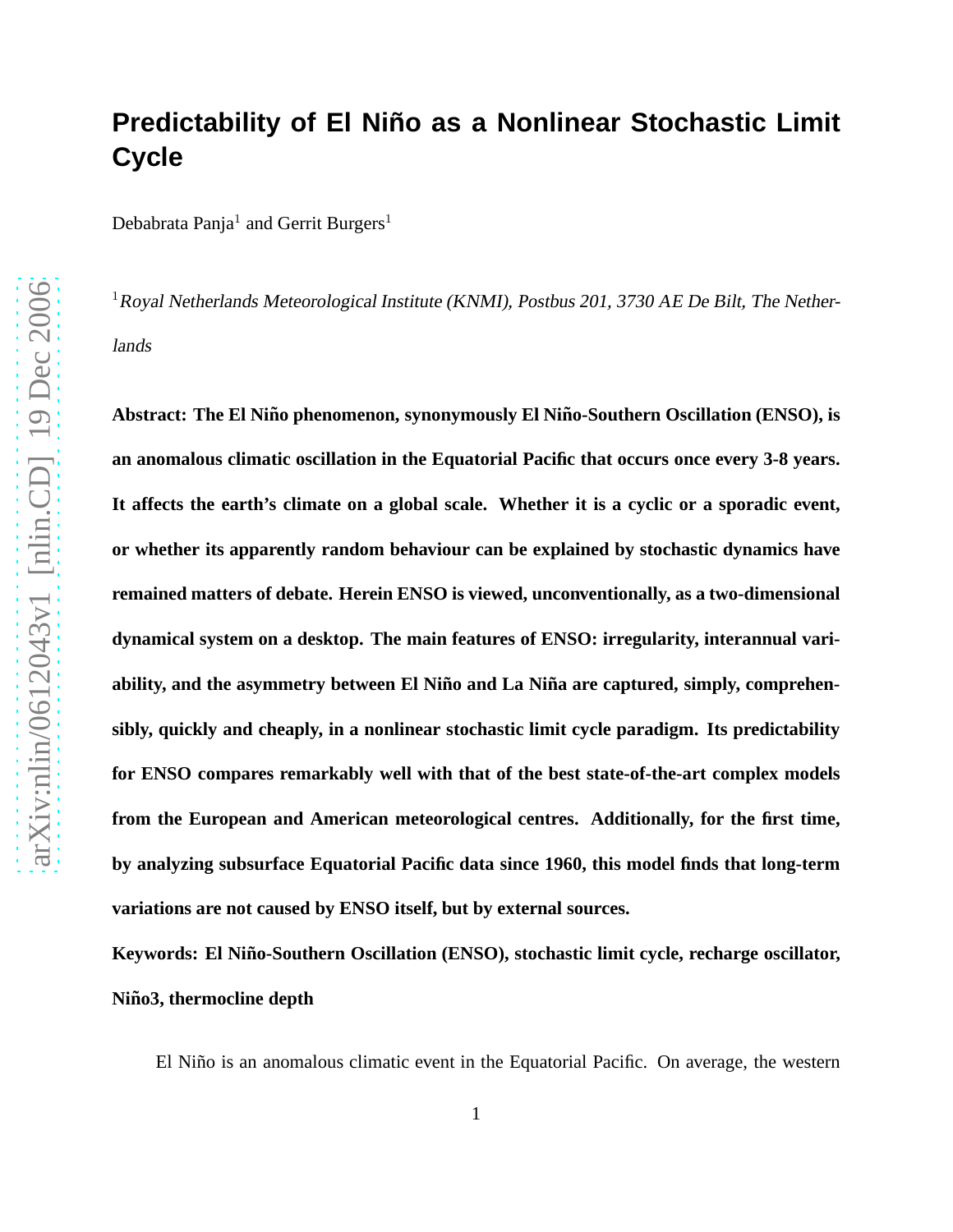Pacific sea-surface temperature (SST) is about  $4^{\circ}$ -5 $^{\circ}$ C higher than that of the eastern Pacific, and the thermocline, or the sharp vertical temperature gradient separating the warm and the cold water, lies deeper in the western Pacific than in the Eastern Pacific. The higher SST of the western Pacific results in rising warm, moist air from the Indonesian coast, and the descent of cool, dry air towards the eastern south Pacific. These atmospheric movements are supplemented by the high altitude eastward jet stream and the westward trade winds along the Equatorial Pacific sea surface. During an El Niño, which peaks in the northern winter, the eastern Pacific gets warmer as the pool of warm water stretches much further eastward. The western Pacific thermocline becomes shallower and the westward trade winds at the sea surface become much weaker, and sometimes even reverse. These anomaly conditions in the Equatorial Pacific affect the earth's climate at a global scale.

That ENSO is a result of ocean-atmosphere interaction has been clear since the time of Bjerknes<sup>1</sup>. It has been well-established that there are three key players in the ocean-atmosphere interaction that determine the ENSO dynamics at interannual time-scales: the SST, the atmospheric wind stress anomaly and the ocean's ability to transport energy<sup>2</sup> in the Equatorial Pacific. However, how the dynamics of these quantities relate to each other to perturb the normal climatic conditions to create an El Niño, and especially how the growth of an El Niño is controlled so that the normalcy is restored have remained matters of discussion.<sup>3</sup> A large number of models geared to address these issues — ranging from dynamical models inspired by the physics of  $ENSO<sup>4-16</sup>$  to stochastic ones<sup>17–27</sup> — have put forward different mechanisms at varying degrees of complexity: for some  $ENSO$  is inherently unstable<sup>4,5</sup> and the nonlinearities in ENSO dynamics eventually control the growth of an El Niño $6-11$ , while some others have assumed that the normal climatic condition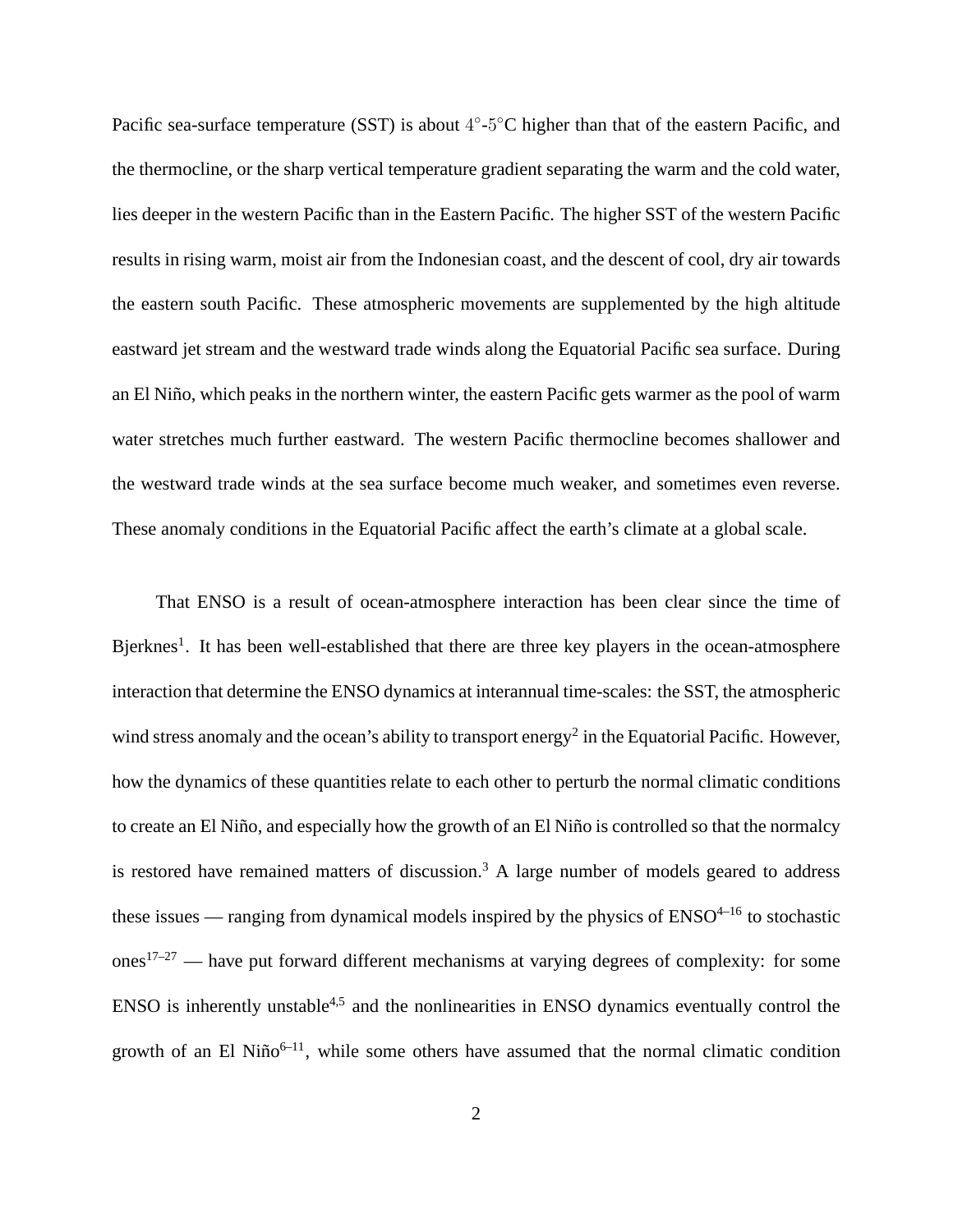is stable and that ENSO is excited by noise<sup>15–17,20–27</sup>. These models have also differed in their interpretation of the role of noise originating from external processes at a faster time scale, and the role of nonlinearity in ENSO properties. Over and above, they can capture different features of ENSO in their own ways; nevertheless, the ability to reproduce all the basic features of ENSO, while being able to simultaneously predict ENSO with good accuracy in a comprehensive manner is still lacking in the ENSO model world<sup>3</sup>. Remarkably, one such feature of ENSO not easily reproduced is the skewness of the ENSO indices, or the asymmetry between El Niño and La Niña<sup>28</sup>.

Given this setting, herein ENSO is viewed, unconventionally, as a two-dimensional dynamical system on a desktop, described by the Niño3 index, the anomaly in the average SST of the region  $5^{\circ}S$ -5°N,  $150^{\circ}W$ -90°W, and the anomaly in Z20 or the average depth of the 20°C isotherm (as a proxy for the thermocline depth) of the region  $5^{\circ}$ S- $5^{\circ}$ N,  $120^{\circ}$ E- $290^{\circ}$ E, henceforth denoted by T and H respectively. Using the Niño3 and Z20 data averaged over month i, the (discrete) ENSO dynamical system indexed by  $(T_i, H_i)$  is constructed. Based on the physics of ENSO, a phenomenological model, subject to fixed-amplitude Gaussian white noise, is conjectured to describe this dynamical system. The model captures, simply, comprehensibly, quickly and cheaply, all the main features of ENSO: irregularity, interannual variability, and the asymmetry between El Niño and La Niña, in a nonlinear stochastic limit cycle paradigm. Its predictability for ENSO compares remarkably well with that of the best state-of-the-art complex models from the European and American meteorological centres. Additionally, for the first time, by analyzing subsurface Equatorial Pacific (Z20) data since 1960 (roughly the time when regular record-keeping of subsurface Pacific temperature profile began), this model finds that decadal (and above) variations stem from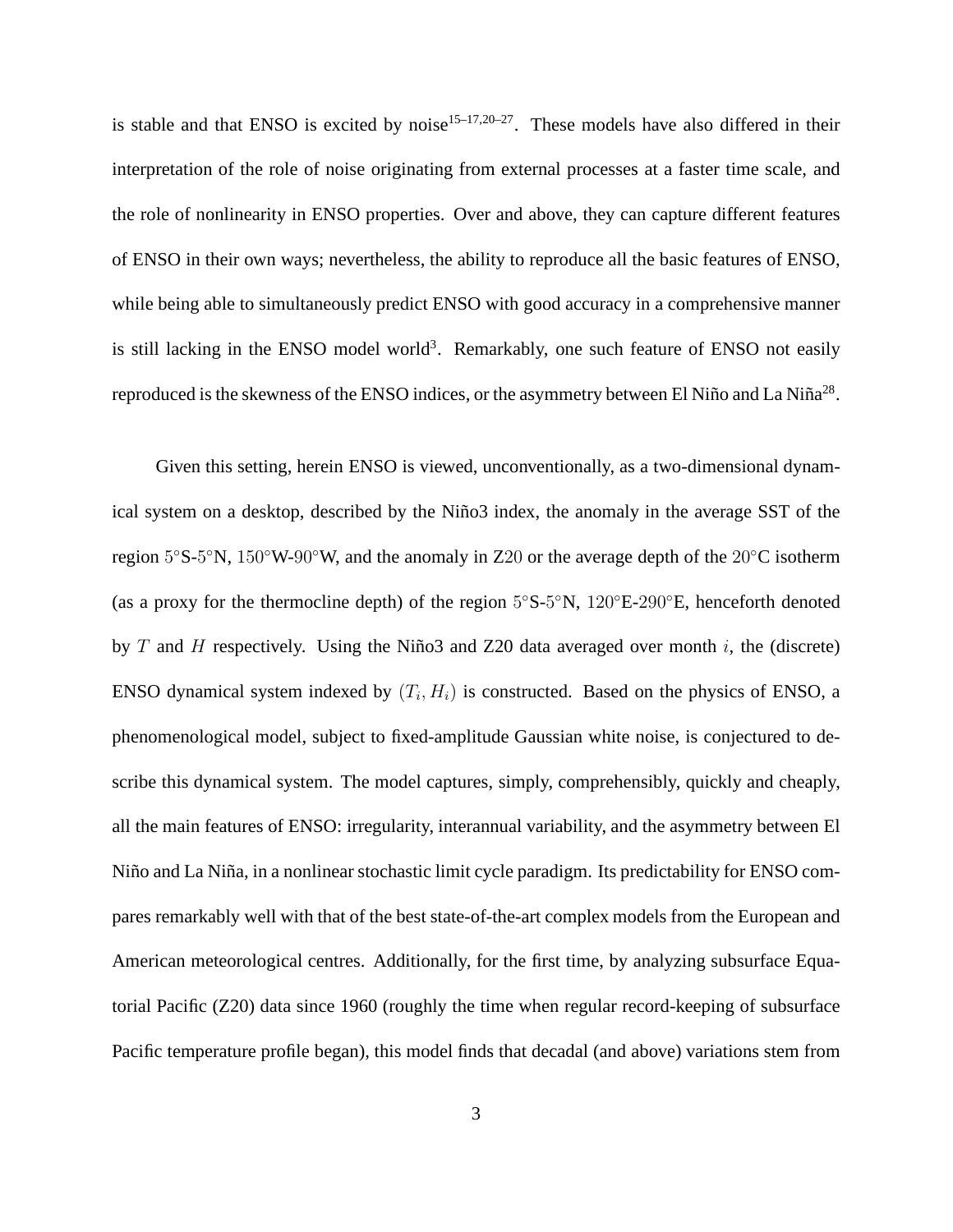external sources, e.g. climate shifts.

#### **ENSO as a nonlinear stochastic limit cycle**

The idea behind viewing ENSO as a two-dimensional dynamical system is based on the so-called "recharge oscillator"<sup>15,29,30</sup>, which identifies the Equatorial eastern Pacific SST anomaly  $T_E$ , the equatorial eastern and the western Pacific thermocline depth anomalies  $H_E$  and  $H_W$ , and the central Pacific zonal wind-stress anomaly  $\tau$  as the main oceanic and atmospheric quantities involved in the ENSO dynamics. The Equatorial eastern and the western Pacific thermocline depth anomalies can be combined to form two independent variables:  $(H_E - H_W)$ , representing the "thermocline" anomaly tilt", and  $(H_E + H_W)$ , representing the anomaly in the amount of warm water volume present in the Equatorial Pacific (WWVA)<sup>15,29–32</sup>. Of these two, a positive anomaly in  $(H_E - H_W)$ is strongly in phase with a positive eastern Pacific SST anomaly and a positive central Pacific zonal wind-stress anomaly. As envisaged by the recharge oscillator, before the onset of an El Niño, (meridional) Sverdrup transport of warm water towards the Equator gives rise to a positive anomaly in the WWVA. A positive WWVA gives rise to a positive  $T_E$ . Subsequently,  $\tau$  responds positively to a positive  $T_E$ , and increases  $(H_E - H_W)$ . These changes in the Pacific surface conditions then generate Rossby and Kelvin thermocline waves in the equatorial waveguide: these waves first make the western Pacific thermoclines shallower, and the return of the reflected waves at the western Pacific boundaries, further on, reduces the eastern Pacific SST anomaly.

The recharge oscillator does not explain how the (meridional) Sverdrup transport of warm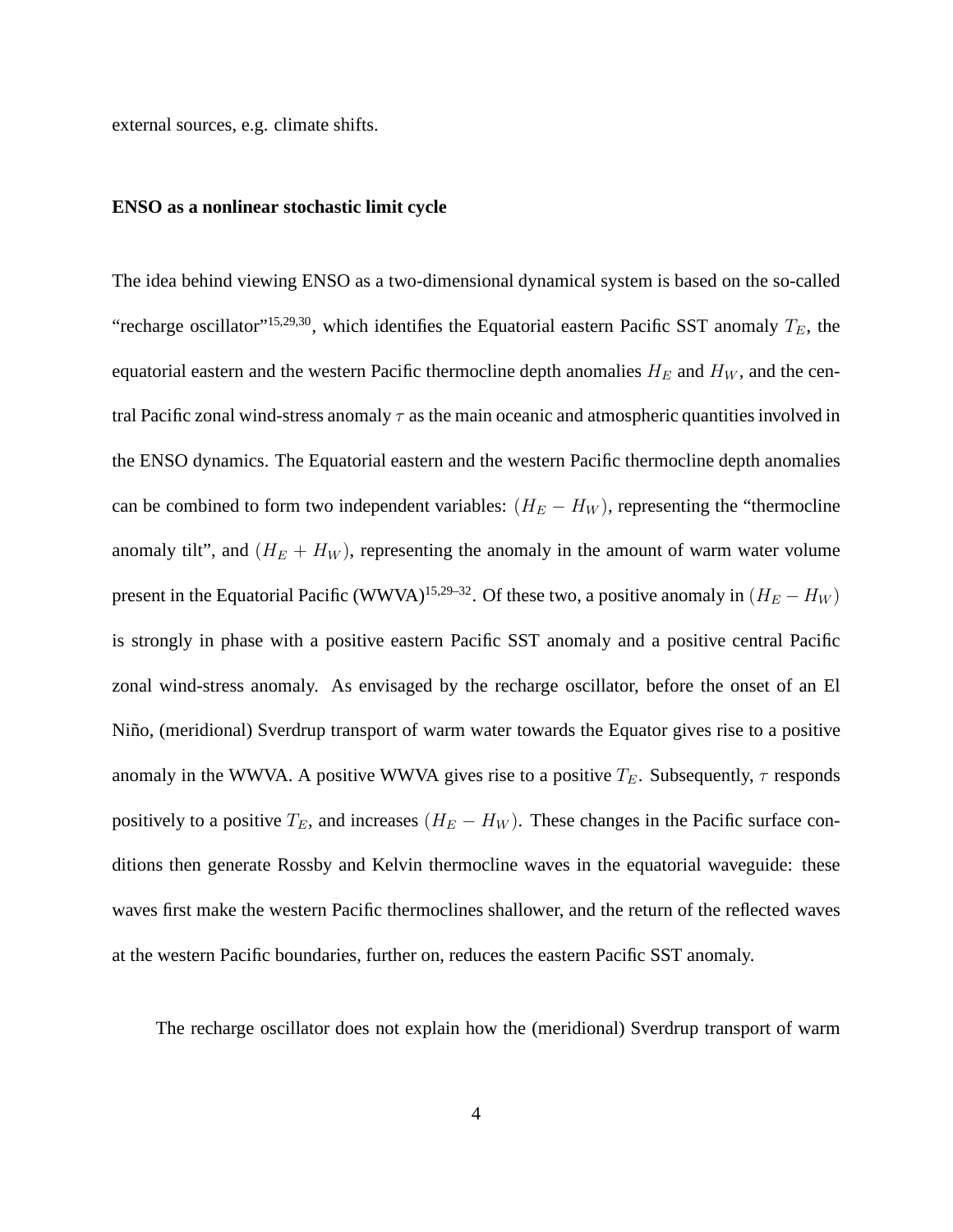water towards (or away from) the Equator is triggered. Nonetheless, it seems logical that a positive WWVA results in a positive  $T_E$  and vice versa. A linear relationship between these two quantities was conjectured by Burgers *et al.*<sup>15</sup>, but that is in contradiction with the observation data: the magnitude of the positive  $T_E$  due to a given positive magnitude of the WWVA during an El Niño is larger than the magnitude of  $T_E$  due to a negative WWVA of the same magnitude during a La Niña<sup>32,33</sup>. This asymmetry between the El Niño and the La Niña (manifested equivalently via the Niño3 skewness<sup>28</sup>), not fully understood at present, indicate that how the WWVA and  $T_E$  interact is unclear: scenarios based on air-sea fluxes feedback on the SST, and the oceanic upwelling and vertical mixing mechanism have been suspected to contribute to  $it^{34,35}$ . The fact however remains that the WWVA leads  $(H_E - H_W)$ ,  $T_E$  and  $\tau$ , which are strongly in phase with each other, by approximately 7 months on average, and consequently it should be considered as an important predictor for  $T_E$  at ENSO time-scales. The natural variables in the (minimalistic) model for ENSO herein, therefore, are the Niño3 monthly anomaly as a representative of  $T_E$ , and the Z20 monthly anomaly, representing the WWVA (hereafter denoted by  $T$  and  $H$  respectively), forming a twodimensional dynamical system. The lack of our understanding of how the WWVA and  $T_E$  interact motivated this study of ENSO as a stochastic dynamical system, based on empirical data.

The monthly Niño3 and Z20 anomalies in dimensionless units (rendered dimensionless by normalizing w.r.t. their r.m.s. magnitudes), hereafter denoted by  $(t, h)$ , are shown in Fig. 1. A positive t (resp.  $h$ ) means a positive Niño3 anomaly (resp. WWVA) and vice versa. In this notation, the aim of this study is to describe the ENSO dynamics stochastically as  $t_{i+1} = f(t_i, h_i) +$  $\xi_i$ ,  $h_{i+1} = g(t_i, h_i) + \eta_i$ , where  $f(x, y)$  and  $g(x, y)$  are two nonlinear functions of their arguments,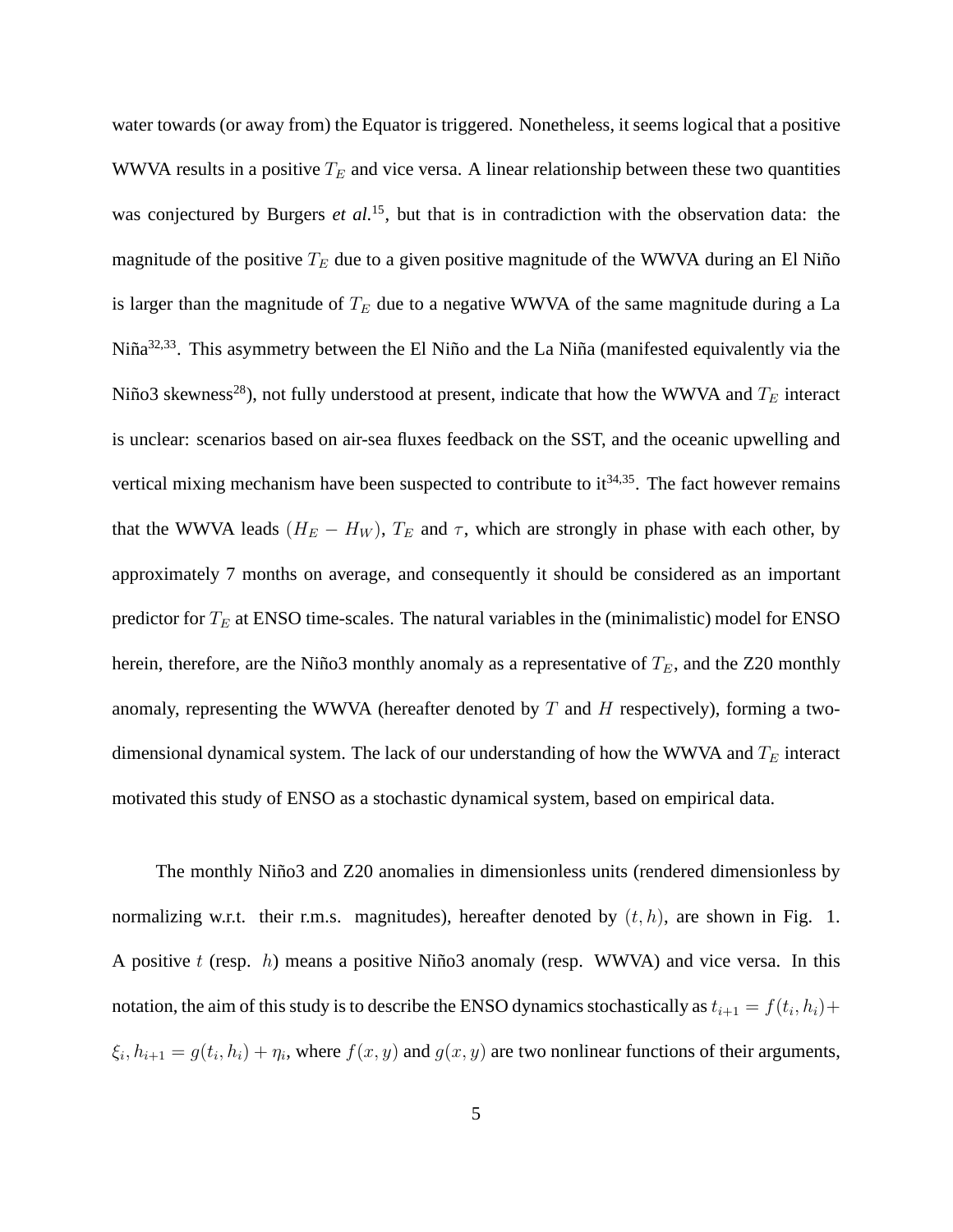and  $\xi$  and  $\eta$  are mutually uncorrelated fixed-amplitude Gaussian white noise. Visual inspection of the data in Fig. 1 suggests strong locking of the ENSO dynamics to its phase [defined by  $\phi = -\tan^{-1}(h/t)$ , and therefore a cylindrical co-ordinate system  $r = \sqrt{t^2 + h^2}$  and  $\phi$ , is more suitable. In these co-ordinates, without any loss of generality, the nonlinearities in the ENSO dynamics are then expressed by two coupled nonlinear differential equations as:  $dr/dt \equiv r\gamma(r, \phi)$ and  $d\phi/dt \equiv \omega(r,\phi)$ , with the  $(r_i,\phi_i)$ -values obtained from the corresponding  $(t_i,h_i)$  ones.



Figure 1: (a) Normalized monthly anomaly data for Niño3 (t) and  $Z20$  (h) in the Equatorial Pacific, describing ENSO for 1980-2004 (source: MET office objective analysis for the ENSEMBLES project, hereafter referred to as the "ENSEMBLES data"; publicly available at http://www.ecmwf.int/research/EU projects/ENACT/ocean analyses/index.html); (b) The same for the 1980-2002 data obtained from Australian Bureau of Meteorology (hereafter ABOM); publicly available at http://www.bom.gov.au/bmrc/ocean/results/climocan.htm#subsurface%20anals].

Based on the resemblance of Fig. 1 to a limit cycle (i.e., a tendency to grow when the system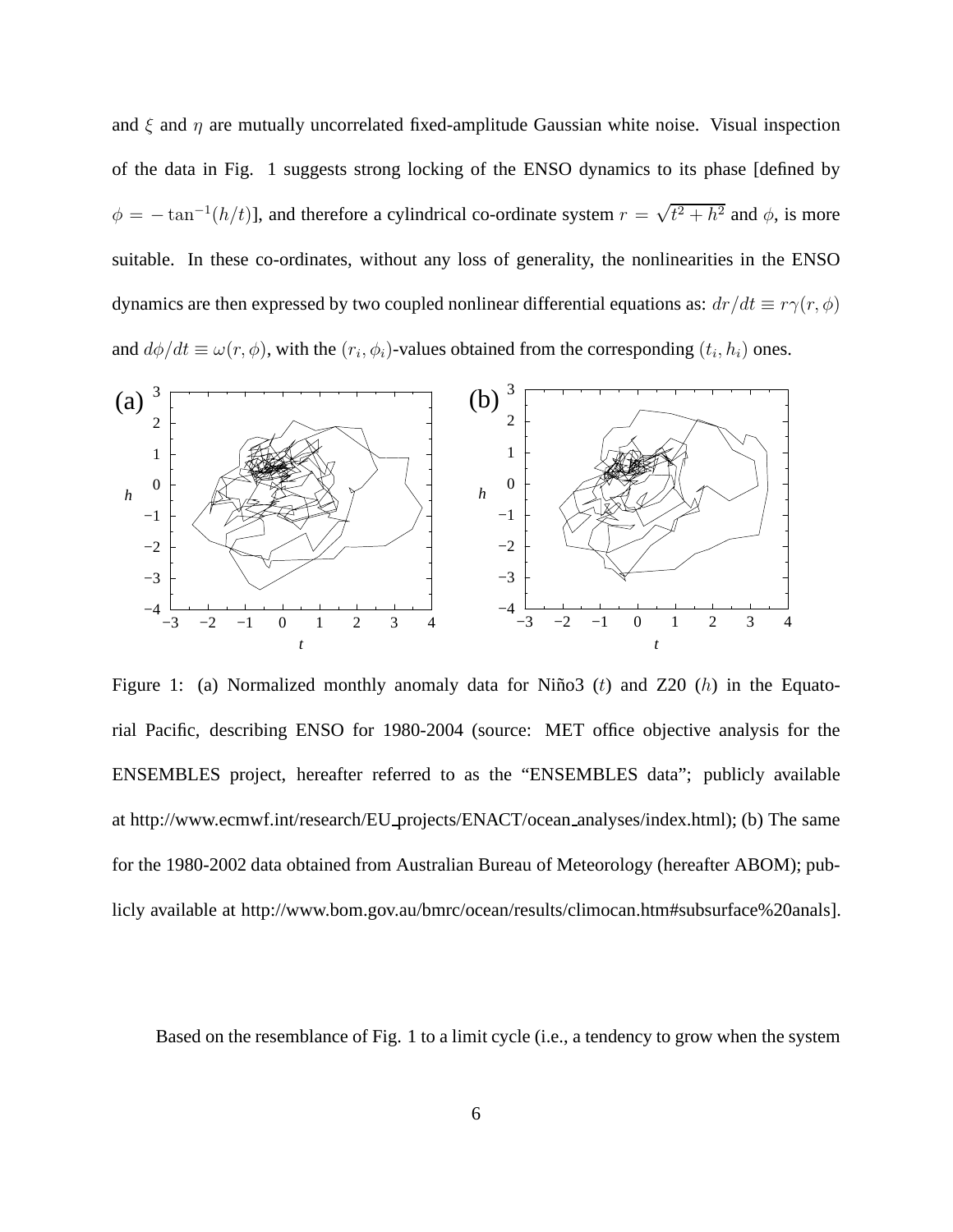is close to  $r = 0$ , combined with a tendency to decay when the system grows far away form  $r = 0$ ) strongly locked to its phase, the ansatz  $\gamma(r,\phi) = f_1(\phi)[f_2(\phi) - r]$  and  $\omega(r,\phi) = g_1(\phi)\sqrt{r}$  is made to describe ENSO. It is clear from Fig. 1 that  $f_2(\phi)$  cannot simply be a constant, and for an explanation for  $\omega(r,\phi) \propto \sqrt{r}$  see the methods section. With this ansatz, the natural choice for  $f_1(\phi)$ ,  $f_2(\phi)$  and  $g_1(\phi)$  is clearly a series expansion in increasing orders of sines and cosine harmonics as  $(A + B_1 \cos \phi + B_2 \sin \phi + C_1 \cos 2\phi + C_2 \sin 2\phi + \ldots)$ . The parameters  $A, B_1, B_2, \ldots$  can then be estimated from a time-series  $(t_i, h_i)$ . This estimation is performed in the following manner: the observed time-series for N sequential months were denoted as  $(t_1, h_1)$ ,  $(t_2, h_2)$ , ...,  $(t_N, h_N)$ . Then for  $i = 1, 2...N$ ,  $(t_i, h_i)$  is taken as the starting value and  $dr/dt$  and  $d\phi/dt$  are integrated forward from time i to time  $(i + 1)$  using the functional forms of  $\gamma(r, \phi)$  and  $\omega(r, \phi)$ . This yields the model theoretical values  $(\tilde{t}_{i+1}, \tilde{h}_{i+1})$ , as well as the noise  $e_i = (t_{i+1} - \tilde{t}_{i+1}, h_{i+1} - \tilde{h}_{i+1})$ . The parameters  $A, B_1, B_2, \ldots$  can then be estimated by least-square optimization, i.e., by minimizing  $E = \sum_{i=1}^{N-1} \mathbf{e}_i \cdot \mathbf{e}_i$ . Note that this optimization process not only yields the parameter values, but also the characteristics of the noise  $e_i$ , to be later used to realistically construct  $\xi$  and  $\eta$ .

To fix the functional forms for  $f_1(\phi)$ ,  $f_2(\phi)$  and  $g(\phi)$  that are to be used throughout the entire length of this study, ABOM data [Fig. 1(b)] were used for the least-square optimization. To capture the annual variations of t and h, any choice of  $f_1(\phi)$ ,  $f_2(\phi)$  and  $g(\phi)$  needed to include the fourth harmonics for the sine and cosine functions (on average, ENSO has a 4-year period); and simultaneously, due to the finiteness of the time-series, the number of parameters in  $\gamma(\phi)$  and  $\omega(\phi)$  have been kept as low as possible. Eventually, the functional forms of  $f_1(\phi)$ ,  $f_2(\phi)$  and  $g(\phi)$ that used the smallest number of parameters while still leading to the smallest value of  $E$  for the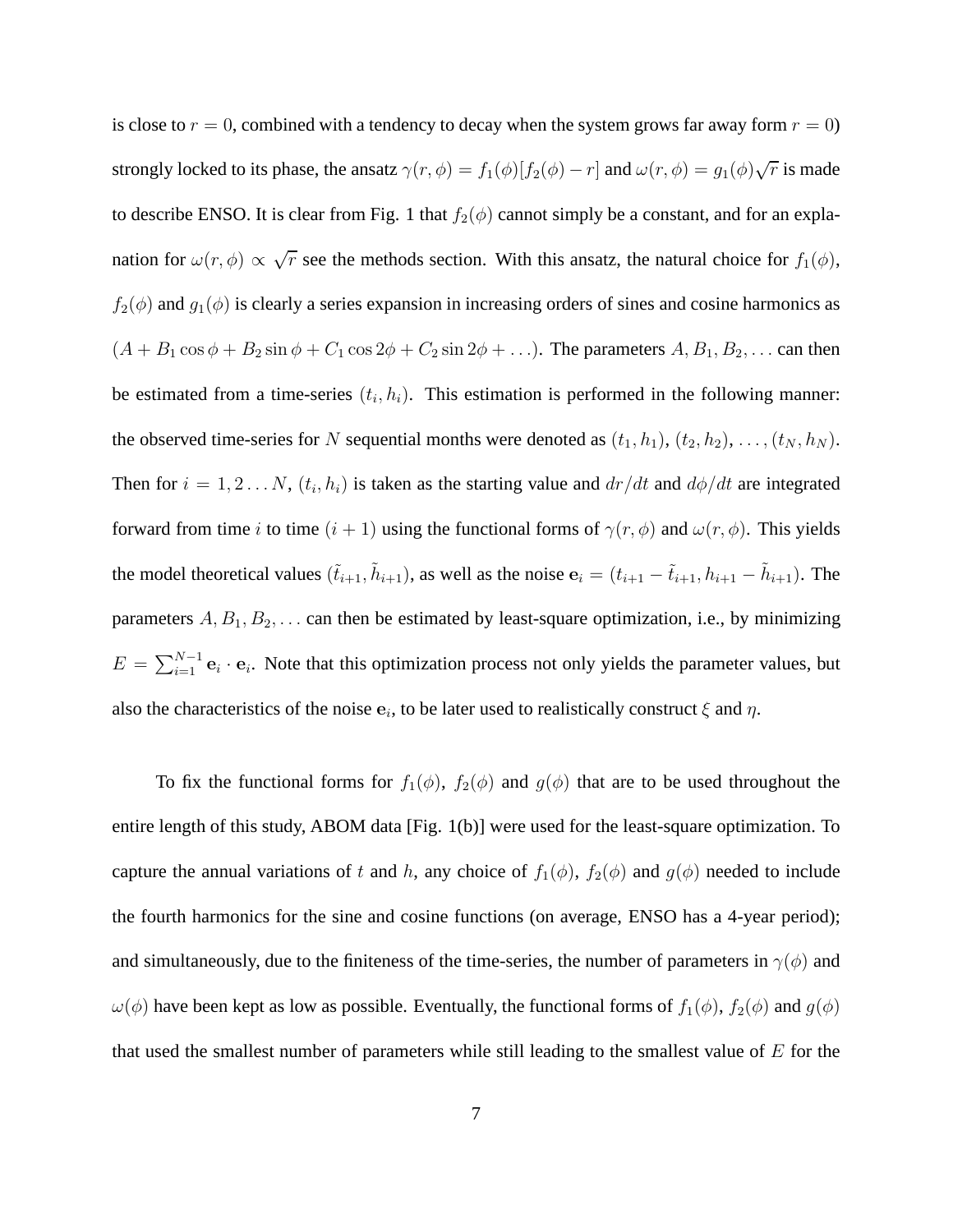

Figure 2: Phase-space manifold structure for the ENSO dynamics, given by  $dr/dt$  and  $d\phi/dt$ , in terms of  $\gamma(r, \phi)$  and  $\omega(r, \phi)$ . The parameters that generated these plots have been optimized on the 1980-2004  $(t, h)$  ENSEMBLES data [Fig. 1(a)]. The corresponding phase-space manifold structure for the ABOM data (not shown here) of Fig. 1(b) is only marginally different from the above, as it should be; this confirms the stability of the optimization process to describe ENSO.

Australian dataset were chosen. This procedure showed that there are 16 parameters needed to describe  $f_1(\phi)$ ,  $f_2(\phi)$  and  $g(\phi)$  [or  $\gamma(r, \phi)$  and  $\omega(r, \phi)$ ]. See the methods section for details.

As it turns out, the ansatz about the functional forms for  $\gamma(r, \phi)$  and  $\omega(r, \phi)$  are very wellchosen. One of its immediate outcomes is that the noise characteristics that emerged from Fig. 1 can be fairly accurately described as Gaussian white. The rest of the outcomes: "stability" of this method, ENSO irregularity, variability, Niño3 skewness and predictability are discussed below.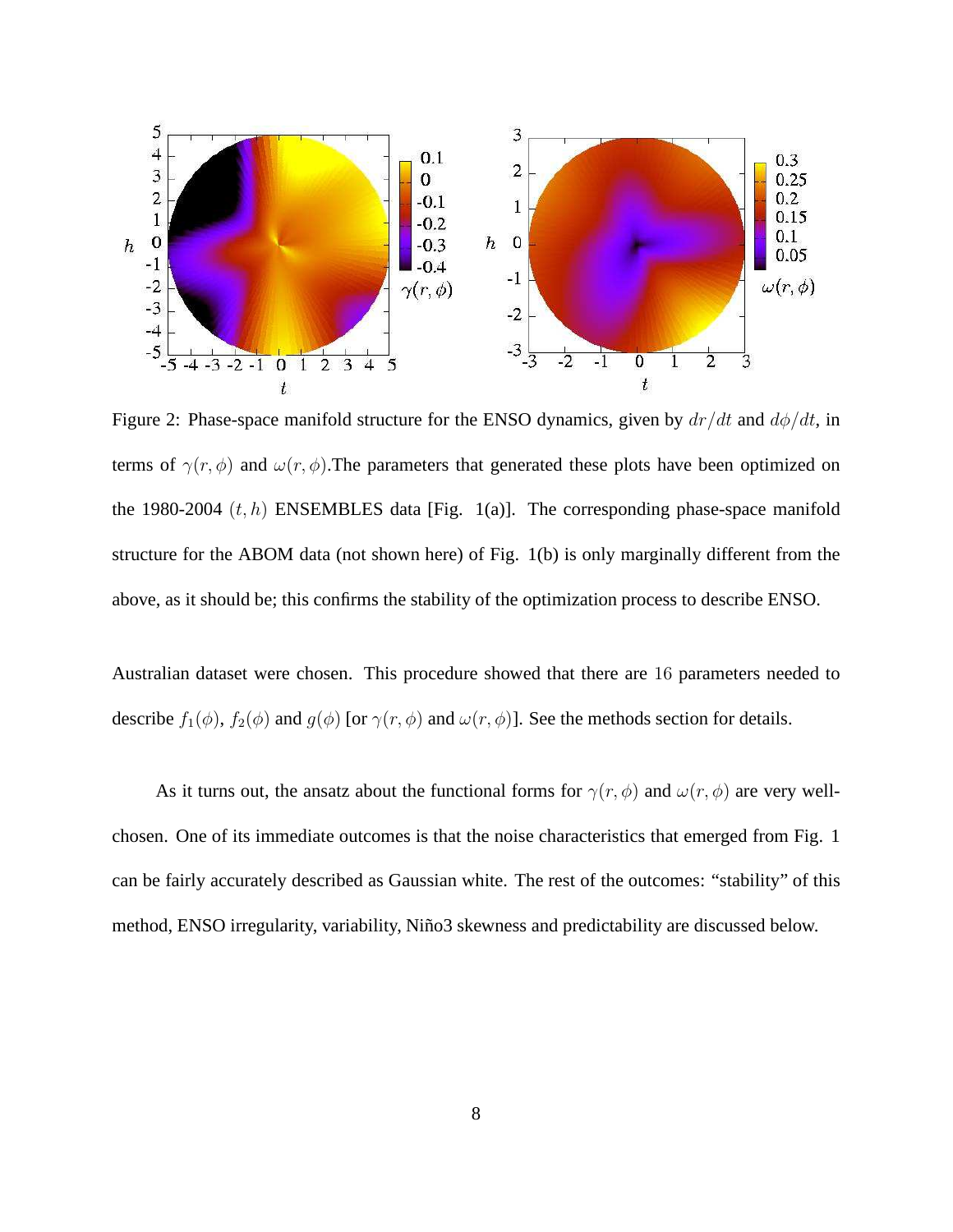

Figure 3: (a): Probability density for finding an ENSO state at  $(t, h)$  in colour plot. The white closed curve is the average path (obtained by averaging the locations of all data points within  $10° \phi$ -intervals for the 5,000,000 year run) of ENSO as a stochastic limit cycle. It implies that on average an initial ENSO state inside the white curve evolves in time to converge to it from inside, while an initial ENSO state outside the white curve evolves in time to converge to it from outside. The resemblance of Fig. 3(a) to Fig. 1(a) or (b) is clear. Note the relation of the white curve to the WWVA anomaly at the onset of an El Niño: a sharp positive anomaly in Equatorial WWVA precedes an El Niño, which is nicely captured by the hump in the white curve in the  $(t < 0, h > 0)$ quadrant. (b) Probability density  $P(s)$  of skewness s of the Niño3 index, calculated from 200, 000 sets of 25 years each (obtained from the same 5,000,000 year run). The Niño3 skewness based on the 25 year UK MET office objective analysis data (1980-2004) appearing in Fig. 1(a) is approximately  $0.85$ , while the average Niño3 skewness obtained from Fig. 3(b) is  $0.81$ . The broad probability distribution of the Niño3 skewness exemplifies the extent of ENSO variability within the scope of this model. These plots use the same values for the parameters as in Fig. 2.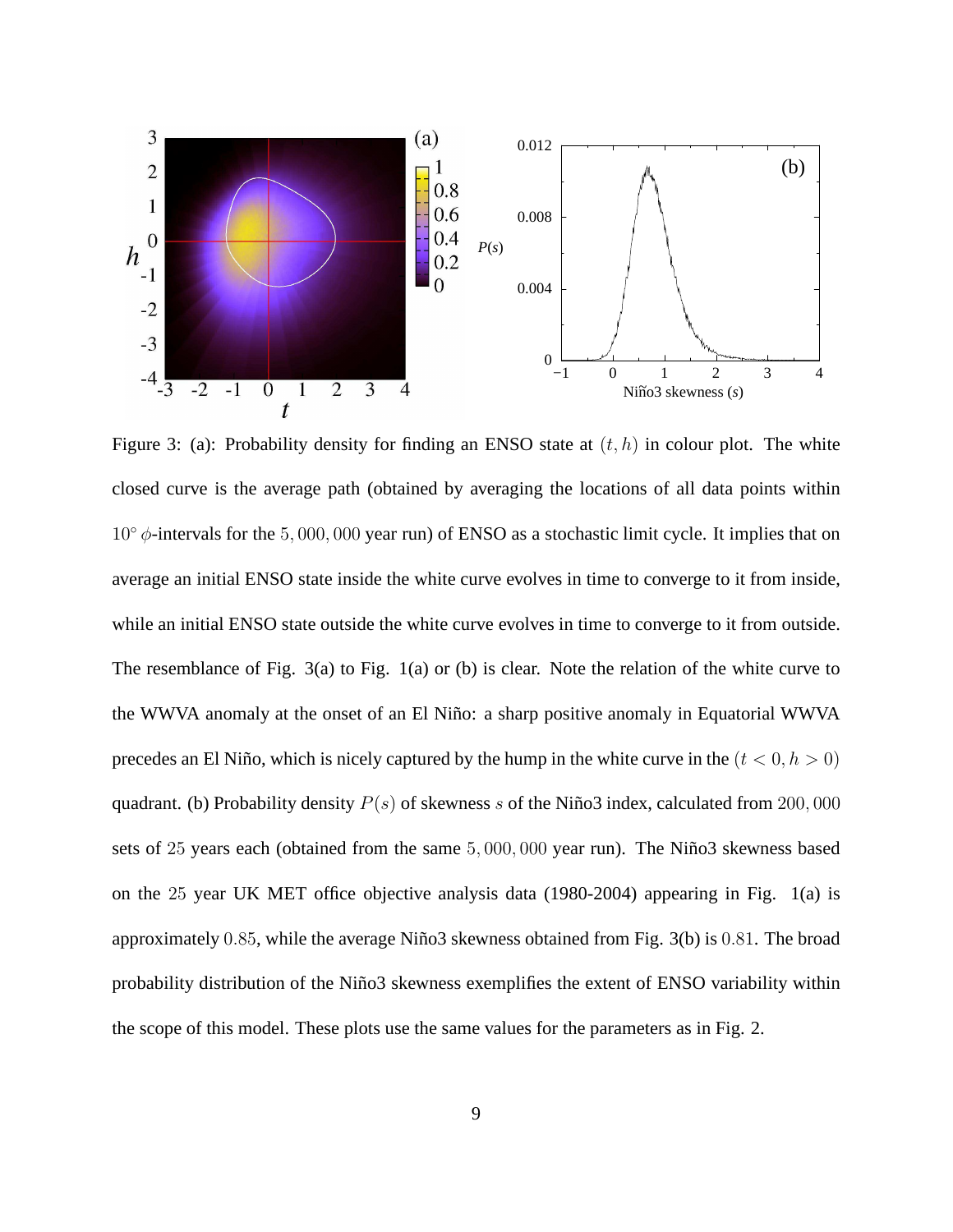#### **Stability of the optimization procedure**

The first issue for describing ENSO by means of these 16-parameter functional forms for  $\gamma(r, \phi)$ and  $\omega(r, \phi)$  is the "stability" of the optimization procedure; namely that all the major ENSO features: irregularity, variability and Niño3 skewness are expected to be properly reproduced when the same minimization procedure is applied to a dataset reasonably similar to the ABOM one. The noise characteristics emerging from that new dataset are also expected to appear to be sufficiently close to Gaussian white. To this end the ENSEMBLES data [Fig. 1(a)] were used, and both expectations were fulfilled. Not only did the phase-space manifold structure of ENSO dynamics show clear signatures of growth and decay in the ENSO magnitude  $r$  [see Figs. 2(a) and (b)], but also when the corresponding parameters were used, in addition to Gaussian white noise (of strength obtained from the minimization procedure; see methods section), to simulate the two-dimensional stochastic dynamical system version of ENSO on a computer for 5, 000, 000 years, it produced the right 1980-2004 ENSO features. Two of these are shown in Fig. 3. In Fig. 3(a) appears the probability density function for finding the ENSO state at  $(t, h)$  in colour plot. The white closed curve is the average path (obtained by averaging the locations of all data points within 10°  $\phi$ -intervals for the 5, 000, 000 year run) of ENSO as a stochastic limit cycle. It implies that on average an initial ENSO state inside the white curve evolves in time to converge to it from inside, while an initial ENSO state outside the white curve evolves in time to converge to it from outside. The resemblance of Fig. 3(a) to Fig. 1(a) or (b), which prompted the ansatz to model ENSO as a limit cycle in the first place, is clear. Also clear is the relation of the white curve to the WWVA anomaly at the onset of an El Niño: a sharp positive anomaly in Equatorial WWVA precedes an El Niño<sup>32,34,35</sup>,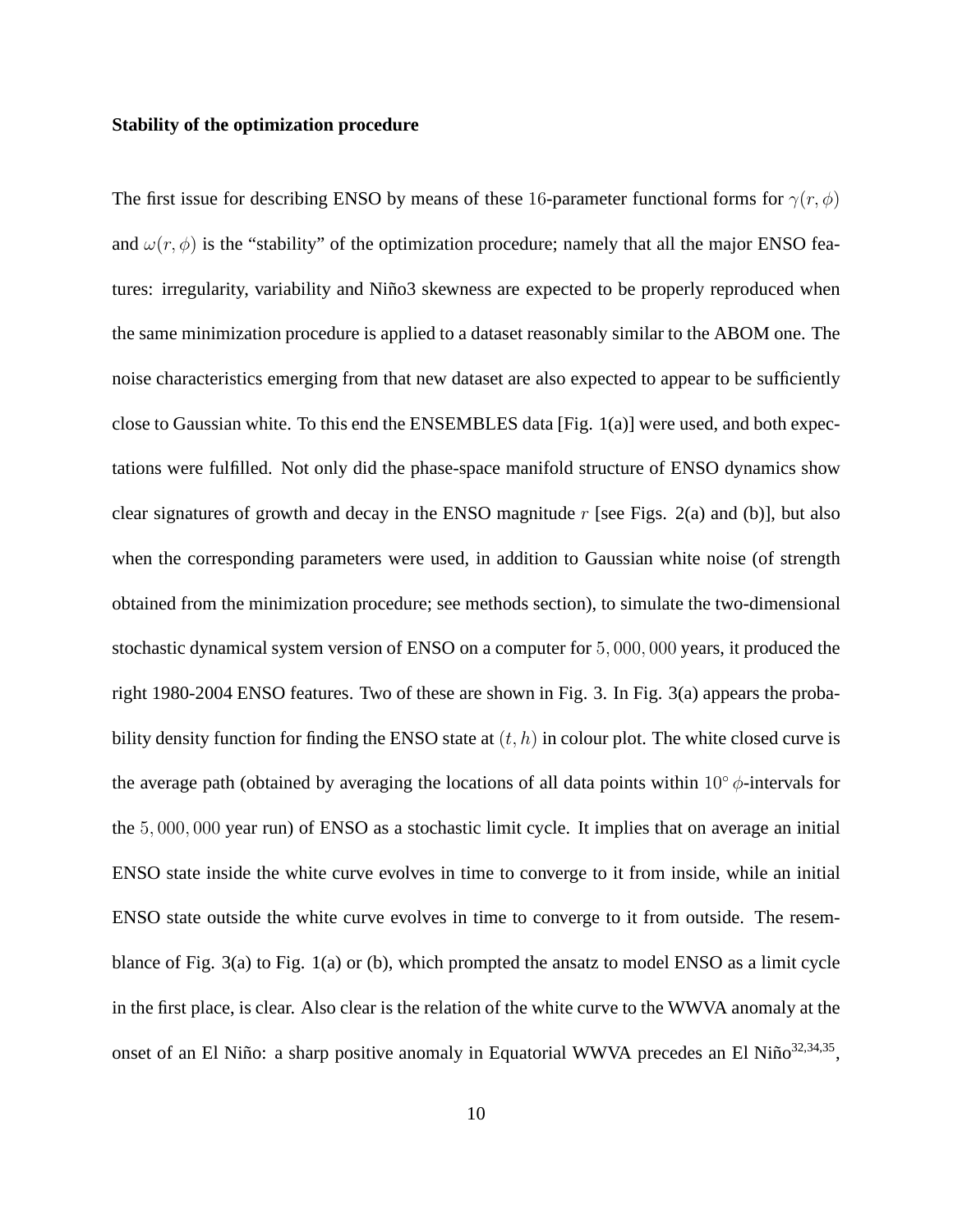which is nicely captured by the hump in the white curve in the  $(t < 0, h > 0)$  quadrant. Simultaneously, Fig. 3(b) shows the probability density  $P(s)$  of skewness s of the Niño3 index, calculated from 200, 000 sets of 25 years each (obtained from the same 5, 000, 000 year run). The skewness of the Niño3 index based on the  $25$  year (1980-2004) ENSEMBLES data appearing in Fig. 1(a) is approximately  $0.85$ , while the average Niño3 skewness obtained from Fig. 3(b) is  $0.81$ . The broad probability distribution of the Niño3 skewness exemplifies the extent of ENSO variability within the scope of this model.

#### **Predictability skill**

The ultimate test of how robustly ENSO can be described by a two-dimensional stochastic dynamical system as above is to be able to predict ENSO with a reasonable accuracy. In order to address this issue, predictability for Niño3 over the period 1960-now was studied by running a 10,000 different sequences of Gaussian white noise realizations in this model, using the ENSEMBLES data (available up to 1960, roughly when records-keeping of reliable regular subsurface Pacific temperature profile began). It is to be emphasized here that (a) The use of subsurface Equatorial Pacific data to analyze the relation between WWVA and ENSO has so far dated back to 1980. This study, therefore, is the first one to extend that to pre-1980; (b) This model's predictability for Niño3 has been studied thoroughly by considering a wide variety of "training periods", i.e., the periods from which the data are used to optimize the parameters of the model. The results presented here are based on the training period 1980-2004 as described below; this choice is motivated as it also sheds light on the role of climate shifts on ENSO; and (c) Unless otherwise stated, in order to avoid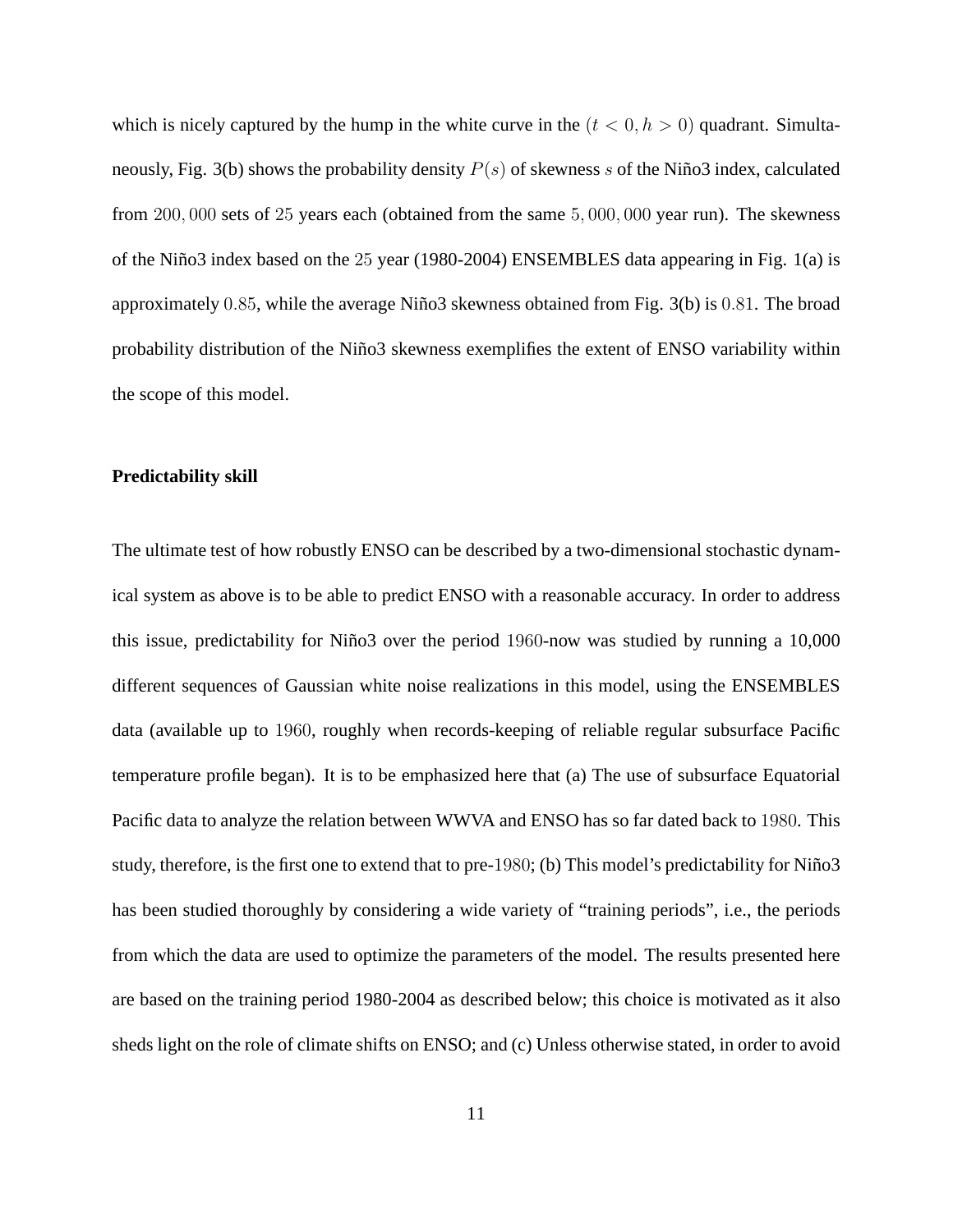

Figure 4: Comparison between the predicted average (red) and the observed (blue) values of normalized Niño3 monthly anomalies over the period 1960-now (and beyond): lead time 3 months (top) and 6 months (bottom). The yellow areas show the  $2\sigma$ -spread in the 3- and 6-month lead time predictions (they also give a general idea about the magnitude of the  $2\sigma$ -spread over the 1960-June 2006 period), based upon runs of 10,000 realizations. See methods section for details.

artificial skill, the target period has **never** been included in the training period.

The predictability skill results (see methods section for the calculations and the convention for lead time) for the years 1960-now appear in Fig. 4. The underlying subtleties can be broken down to three separate periods. (i) 1980-2004: In order to make sure that the training period of the model did not include any information from the "target dataset", i.e., the dataset corresponding to the year for which Niño3 is to be predicted, the so-called "jackknifing" procedure was used. More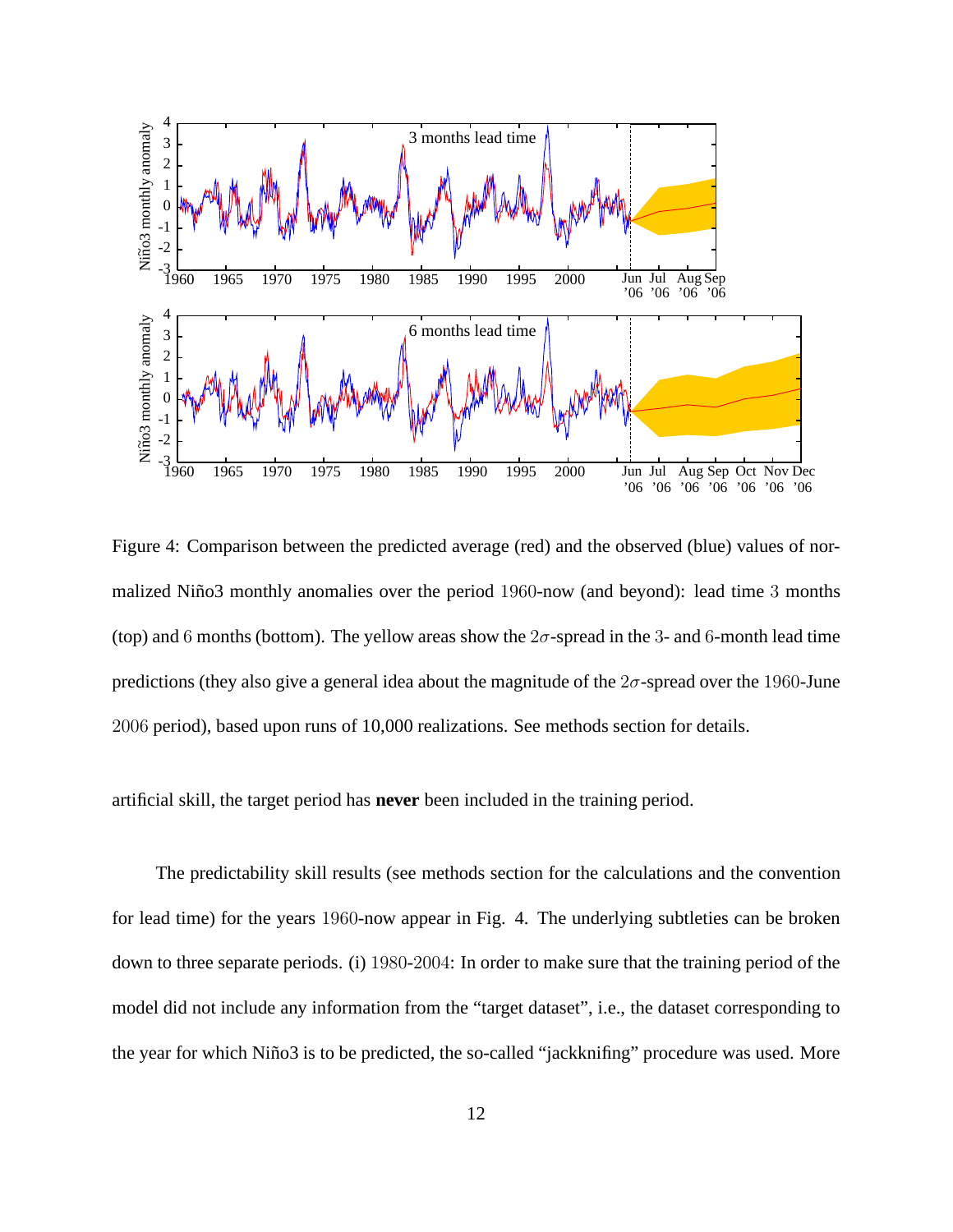explicitly, the  $(t, h)$  normalized anomaly dataset was first formed out of the 1979-2004 Niño3 and Z20 monthly averages. Next, for the predictions of year  $n$  (1980  $\leq n \leq 2004$ ), the data for the years  $n-1$ , n and  $n+1$  were removed from the  $(t, h)$  dataset of 1979-2004 to form a jackknived dataset, which served as the training period for the model. (ii) 1960-1979: Two separate normalized anomaly datasets  $(t, h)$  were formed, one out of the Niño3 and Z20 monthly averages of 1960-2004 data, and the other out of the 1980-2004 data. The target dataset was formed by truncating the former to 1960-1979, while the training period for the model was 1980-2004. The comparison between the corresponding predicted and observed t-values for the years 1960-1979 revealed a startling gap between the two (see Fig. 6 in Appendix D), as if the predicted magnitudes of Niño3 were uniformly shifted upwards by approximately  $1^{\circ}$ C compared to the observed ones over the period 1960-1976. Interestingly, when the Niño3 and Z20 anomaly values for 1960-2004 were first passed through a high-pass filter that removed the variations in these variables at time-scales  $\geq$  10 years, and were subsequently normalized and truncated to 1960-1980 in order to form the target dataset, the uniform gap between the predicted and observed Niño3 values disappeared (this is the comparison shown in Fig. 4). Upon further reflection, it was understood that this uniform gap corresponds to the well-known climatological shift in 1976 (known as the "1976-shift"<sup>42</sup>). Interpreted differently, the disappearance of the gap between predicted and filtered observation data indicates that variations in the Equatorial Pacific climatic conditions ENSO have two distinct components in it: climatological shifts (i.e., shifts in the mean background) that occur due to dynamics at decadal (or above) time-scales and variations that occur at ENSO time-scales. It is the latter kind of variations that are captured by the stochastic limit cycle picture. The issues related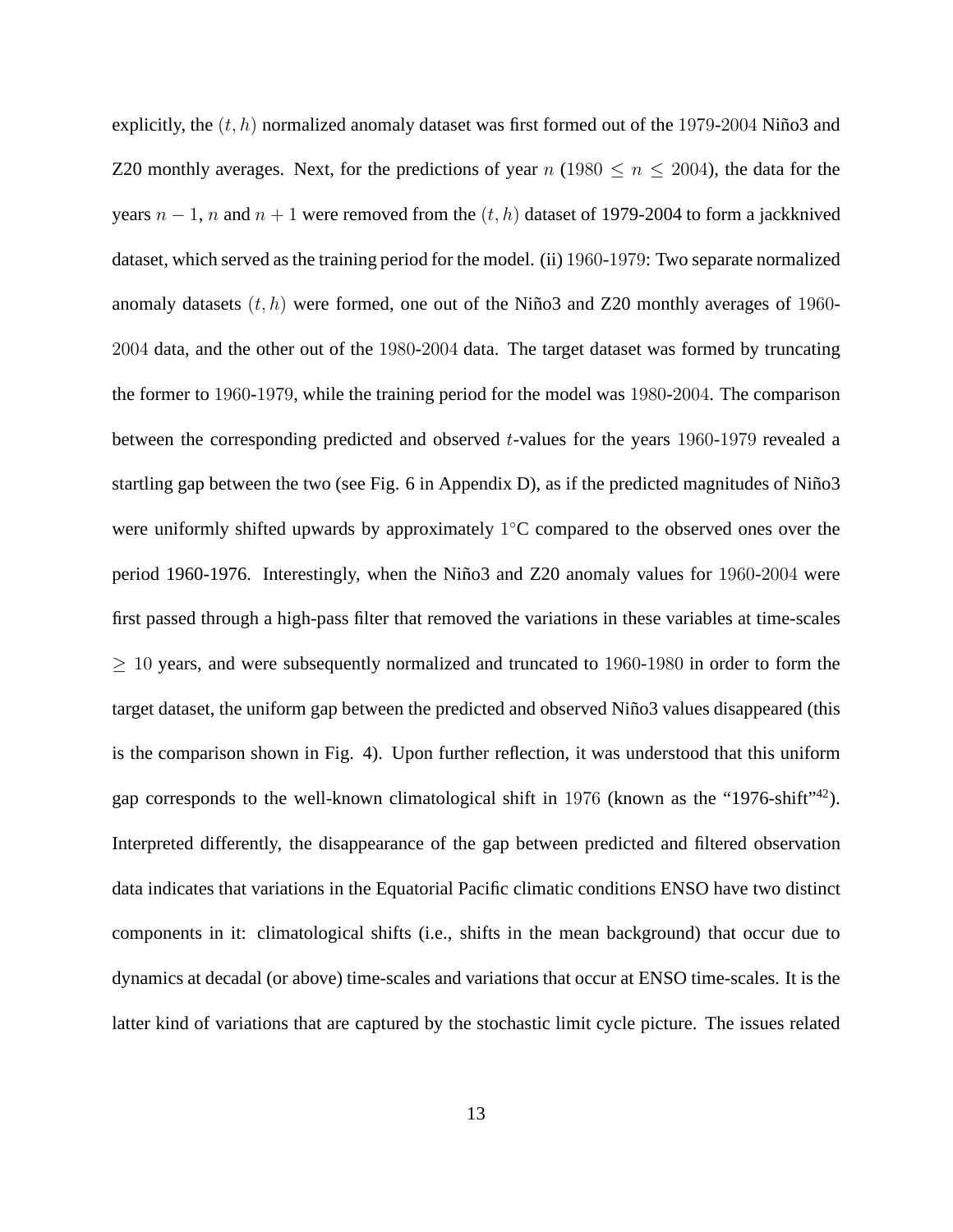

Figure 5: (a) Predictability skill of this model for 1960-June 2006 (i.e., correlations between the red and blue curves of Fig. 4). See also Fig. 7 in Appendix D for skill as a function of months. (b) Niño3 monthly anomaly for 2006, based upon the climatology of 1980-2004; observation (blue); predicted average (red). The yellow area shows the  $2\sigma$ -spread.

to the origin of decadal variations in ENSO do remain matters of discussion $37-41$ ; nevertheless, the conclusions of this analysis contradicts the view that climatological shifts of ENSO are a part of its own dynamics. (iii) 2005-now (and beyond): The climatological means and normalizations for the target dataset  $(t, h)$  as well as the training period for the model is 1980-2004.

Finally, the predictability skill, i.e., Niño3 monthly anomaly correlations between observation and average of Niño3 anomaly (as they appear in Fig. 4) for 1960-June 2006 are shown in Fig. 5(a). The predictions until December 2006, as obtained by (iii) above appear in Fig. 5(b).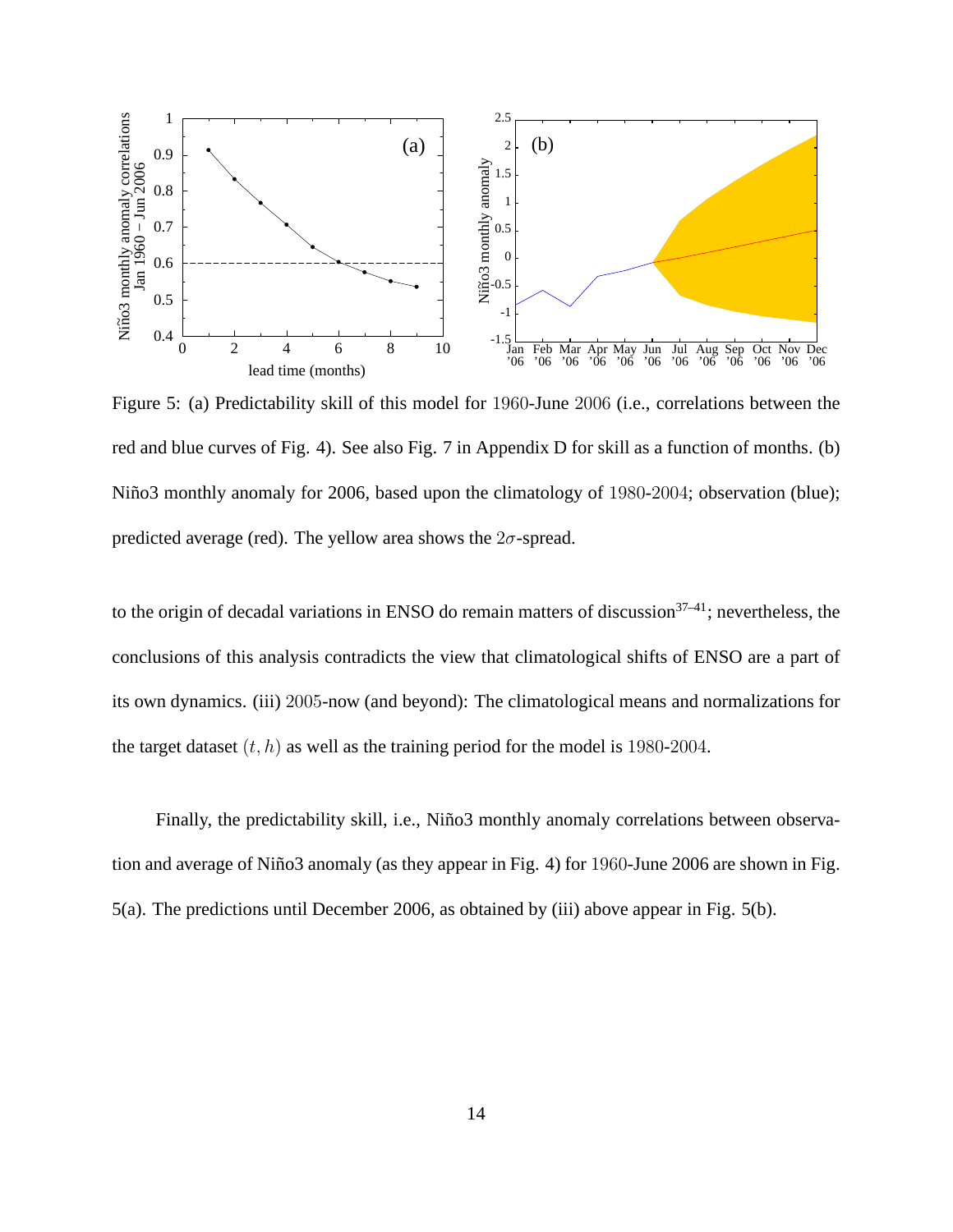#### **Skill comparison with operational models**

The comparison of the predictability skill of this model with the four highest-ranked operational models [System-2 (S2)<sup>43</sup> coupled atmosphere-ocean model from European meteorological centre ECMWF, and Constructed Analogue  $(CA)^{44,45}$ , Markov<sup>46</sup> and Climate Forecast System  $(CFS)^{47}$ from the U.S. centre for meteorology NCEP] for the period 1987-2001 are presented in Table I. It provides a fair yardstick for the predictability power of this model. Since different strategies were used in different models to generate ensembles and the number of members varied over the period 1987-2001, making this comparison has not been entirely trivial. Nevertheless, the period 1987-2001 is actually selected as it is the common denominator of these operational models<sup>48</sup>. See also Fig. 8 in Appendix D for skill comparisons as a function of months.

|                |                | lead months |      |                        |
|----------------|----------------|-------------|------|------------------------|
| model          | $\overline{2}$ | 4           | 6    | training/tuning period |
| S <sub>2</sub> | 0.94           | 0.87        | 0.76 | 1987-2001              |
| Markov         | 0.87           | 0.75        | 0.63 | 1981-1995              |
| CA             | 0.83           | 0.76        | 0.70 | 1956-2001              |
| <b>CFS</b>     | 0.89           | 0.80        | 0.71 | 1987-2001              |
| This model     | 0.90           | 0.79        | 0.69 | 1960-2004              |

Table I: Comparison of the prediction skill of this dynamical systems model with the best operational models [S2 from ECMWF, and CA, Markov and CFS from NCEP] for the period 1987-2001. The CA and Markov models are statistical, and the CFS and S2 models are coupled atmosphere-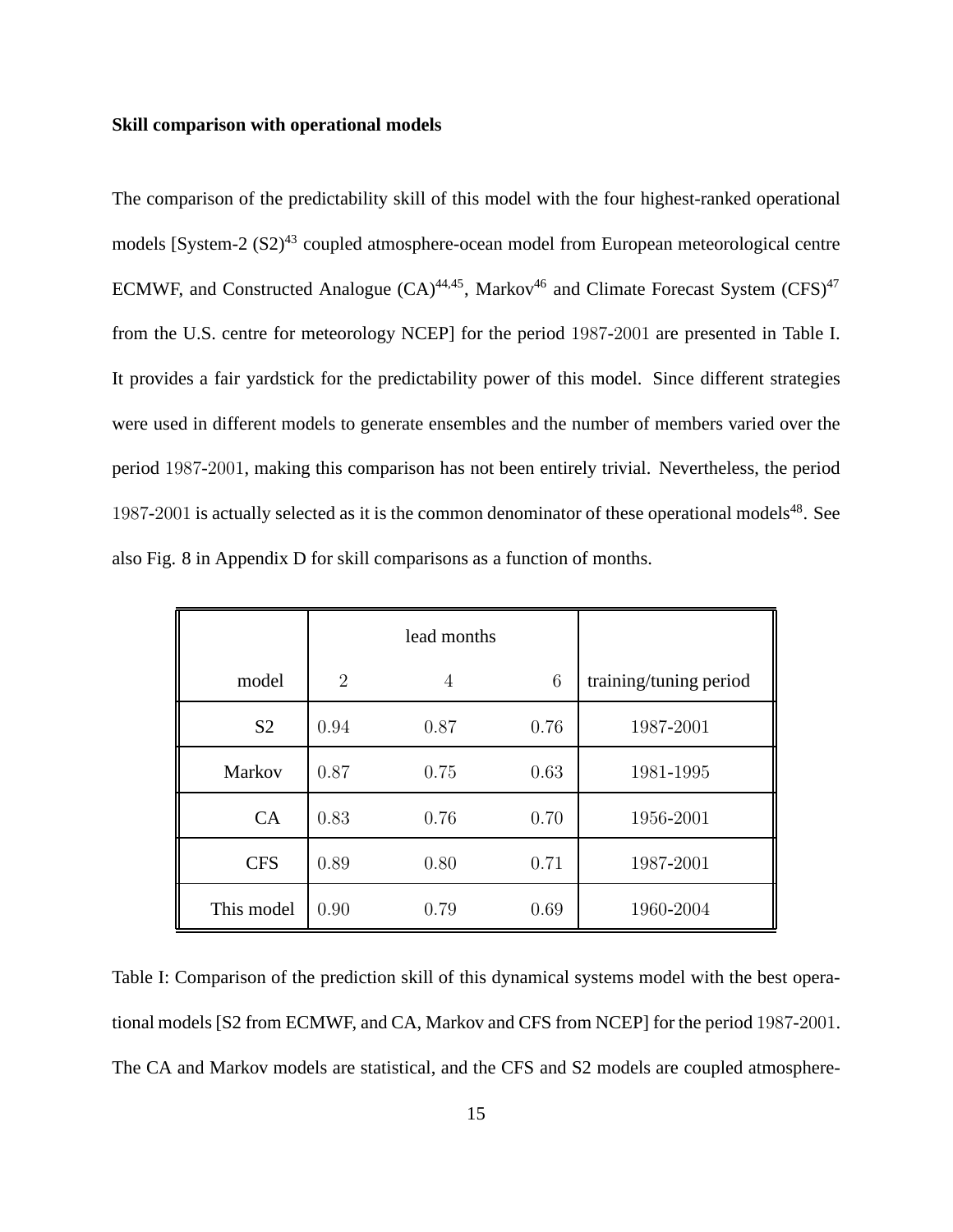ocean general circulation model (AO-GCM). Over this period, the two-dimensional dynamical system model used here performs slightly better than those of the NCEP statistical ones, and slightly worse than the AO-GCM of ECMWF. Source: van Oldenborgh et al., 2003<sup>48</sup>.

It is also worth noting that a relatively recent work by Chen *et al.*<sup>49</sup>, using training period  $1980-2000^{50}$  reported that large El Niños could be predicted up to two years in advance. A predictability comparison with that work before 1960 is not possible because of the lack of Z20 data. Nevertheless, when the training period 1980-2004 is used, the model discussed in this paper produces very similar skills on target periods 1960-1975 and on 1976-1995 (Fig. 9 in Appendix D).

# **Conclusion**

The idea behind viewing ENSO as a two-dimensional stochastic dynamical system in this work has been based on the recharge oscillator formulation. In this formulation, essentially the amount of warm water in the Equatorial Pacific controls ENSO. Although it is clear that a larger amount of warm water volume in the Equatorial Pacific results in a higher eastern Pacific SST and vice versa, how these two quantities interact is far from clear; a fact that this study draws its motivation from. It considers subsurface Pacific data roughly since record-keeping of reliable regular subsurface Pacific temperature profile began (1960), for the first time. This simple model firmly establishes that a two-dimensional dynamical system, and more specifically, a nonlinear stochastic limit cycle captures the essentials of ENSO to a great detail, as it (i) captures the well-known features of ENSO comprehensively, (ii) is able to predict ENSO with an accuracy well-comparable with the state-of-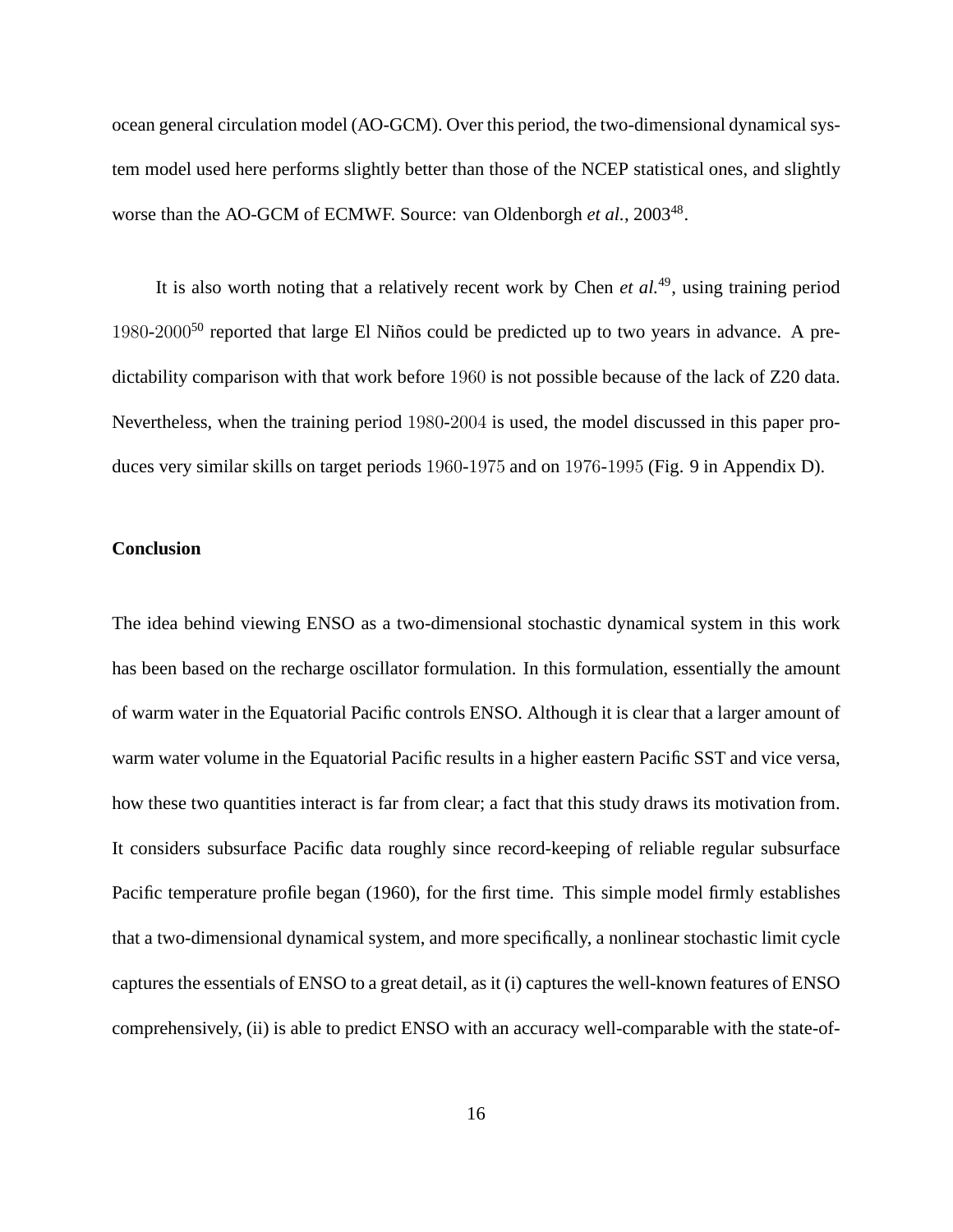the-art complex models from the European and American meteorological centres, and (iii) is able to separate the nature of decadal and multi-decadal variations from the interannual variability of ENSO. This development signifies the fact that oceanic upwelling, vertical layer mixing, and airsea fluxes feedback mechanisms<sup>34,35</sup> should be paid more attention to in order to fully understand ENSO, as the interaction between the subsurface warm water volume and the SST takes place via these mechanisms. The expectation is that the parameters of this dynamical system are related to these mechanisms, and that remains a topic of future research.

## **Appendix A**

**Explanation for**  $\omega(r,\phi) \propto \sqrt{r}$ : This proportionality has been actually chosen (i) to avoid the ambiguity of defining  $\omega(r, \phi)$  at  $r = 0$ , (ii) as well as for "regularization": should the system get stuck in a phase of uncontrolled growth, the  $\sqrt{r}$  term serves to move it quickly away from there. In general,  $\omega(r, \phi) \propto r^n$  for any  $n > 0$  can serve for both, so there is some arbitrariness in the choice of *n*. Nevertheless,  $n = 1/2$  was a choice motivated to keep the model as simple as possible:  $n = 0$  does not work for (i) and (ii), and  $n = 1$  was found to contradict the observation data, and hence the choice  $n = 1/2$  was made. It is also worthwhile to note that the results presented here are insensitive of the value of n within the range  $0.3 \lesssim n \lesssim 0.8$ .

### **Appendix B**

**Least-square optimization and the functional forms of**  $f_1(\phi)$ **,**  $f_2(\phi)$  **and**  $g(\phi)$ **: For given func**tional forms of  $f_1(\phi)$ ,  $f_2(\phi)$  and  $g(\phi)$  parametrized by n quantities (such as A, B<sub>1</sub> etc.), the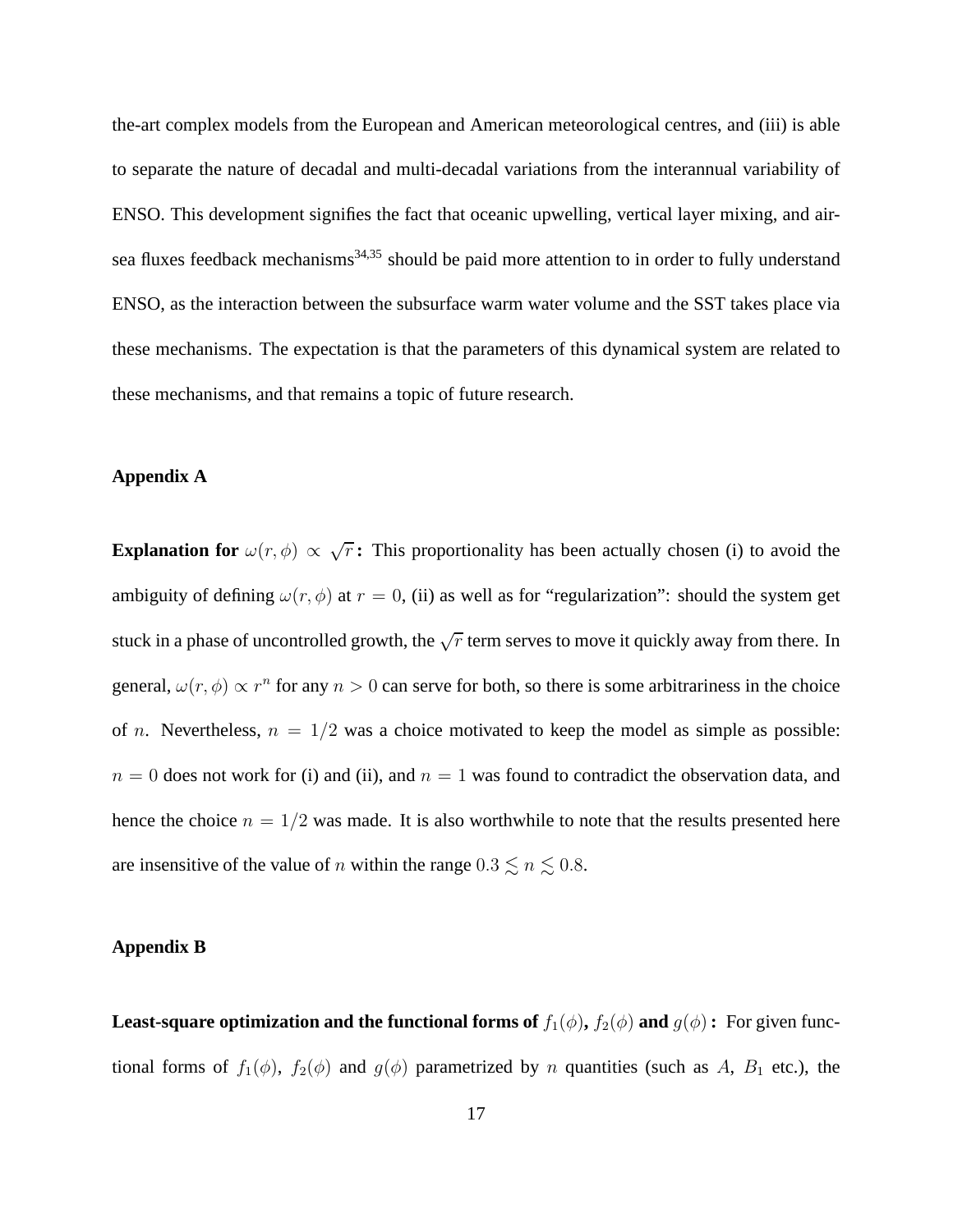least-square optimization is a minimization of the scalar function  $E$  defined on an *n*-dimensional manifold. In order to perform this minimization the amoeba method was used<sup>36</sup>. To make sure that the true minimum for  $E$  was reached, the minimization was started from a multitude of initial values of the *n* parameters. A single minimization run on 25 years of monthly data takes about 15 minutes on a 1.8 GHz CPU. For the 1980-2002  $(t, h)$  ABOM data initial trial minimization runs were set up with  $f_1(\phi) = a_0 + (b_{01} \cos \phi + c_{01} \sin \phi) + \ldots + (b_{04} \cos 4\phi + c_{04} \sin 4\phi)$ ,  $f_2(\phi) = 1+b_1 \cos \phi + c_1 \sin \phi$ , and  $g(\phi) = a_2+(b_{21} \cos \phi + c_{21} \sin \phi) + \ldots + (b_{24} \cos 4\phi + c_{24} \sin 4\phi)$ . It was found that increasing the number of parameters beyond 16 hardly reduced the minimum value of  $E$ . Once the number of parameters was thus fixed at 16, more trials were run with different combinations of sine and cosine harmonics. Eventually, for the ABOM data, it was found that the forms of  $f_1(\phi)$ ,  $f_2(\phi)$  and  $g(\phi)$  that lead to the minimum value of E are the following:  $f_1(\phi) = a_0 + b_{01} \cos \phi + b_{02} \cos 2\phi + c_{02} \sin 2\phi + b_{03} \cos 3(\phi - \phi_{03}) + b_{04} \cos 4(\phi - \phi_{03}/2),$  $f_2(\phi) = 1 + b_1 \cos \phi + c_1 \sin \phi$ , and  $g(\phi) = a_2 + b_{21} \cos \phi + c_{21} \sin \phi + b_{21} \cos 2\phi + c_{21} \sin 2\phi + c_{21} \sin 2\phi$  $b_{23} \cos 3\phi + b_{24} \cos 4\phi$ . These functional forms were used all throughout this study. The noise properties of obtained from these data were found to be Gaussian white to a good approximation.

For later references, note here that when these functional forms were used on the 1980-2004 ENSEMBLES data [see Fig. 1(a)], the noise characteristics again turned out Gaussian white to a good approximation, with HWHM  $0.34$  and  $0.29$  for t and h respectively.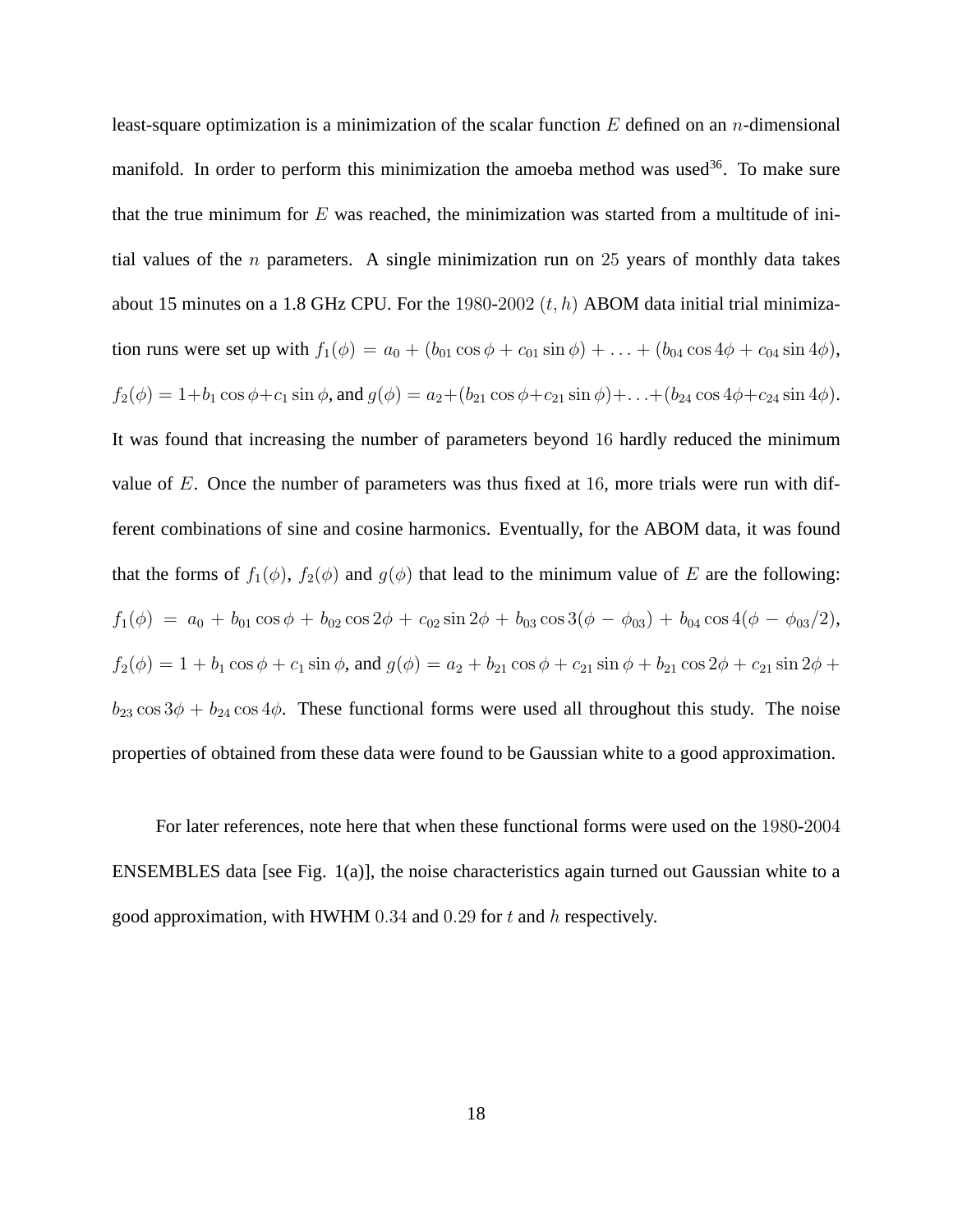# **Appendix C**

**ENSO prediction as a function of lead months:** The predictability studies for ENSO were performed in the usual way: the numerical values of the model parameters were obtained from the  $(t, h)$  data over the training period. These parameters were then used to time-evolve an initial state  $(t_0, h_0)$  to  $(t_i, h_i)$  for  $i = 1, \ldots, 12$  using 10,000 different sequences of Gaussian white noise realizations; this takes only about a minute on a 1.8 GHz CPU. The HWHM used for the Gaussian white noise were 0.34 for t and 0.29 for  $h$ , as found from the optimization procedure on the ENSEMBLES data. The predicted  $(t_i, h_i)$  values constitute the prediction for "lead time i months".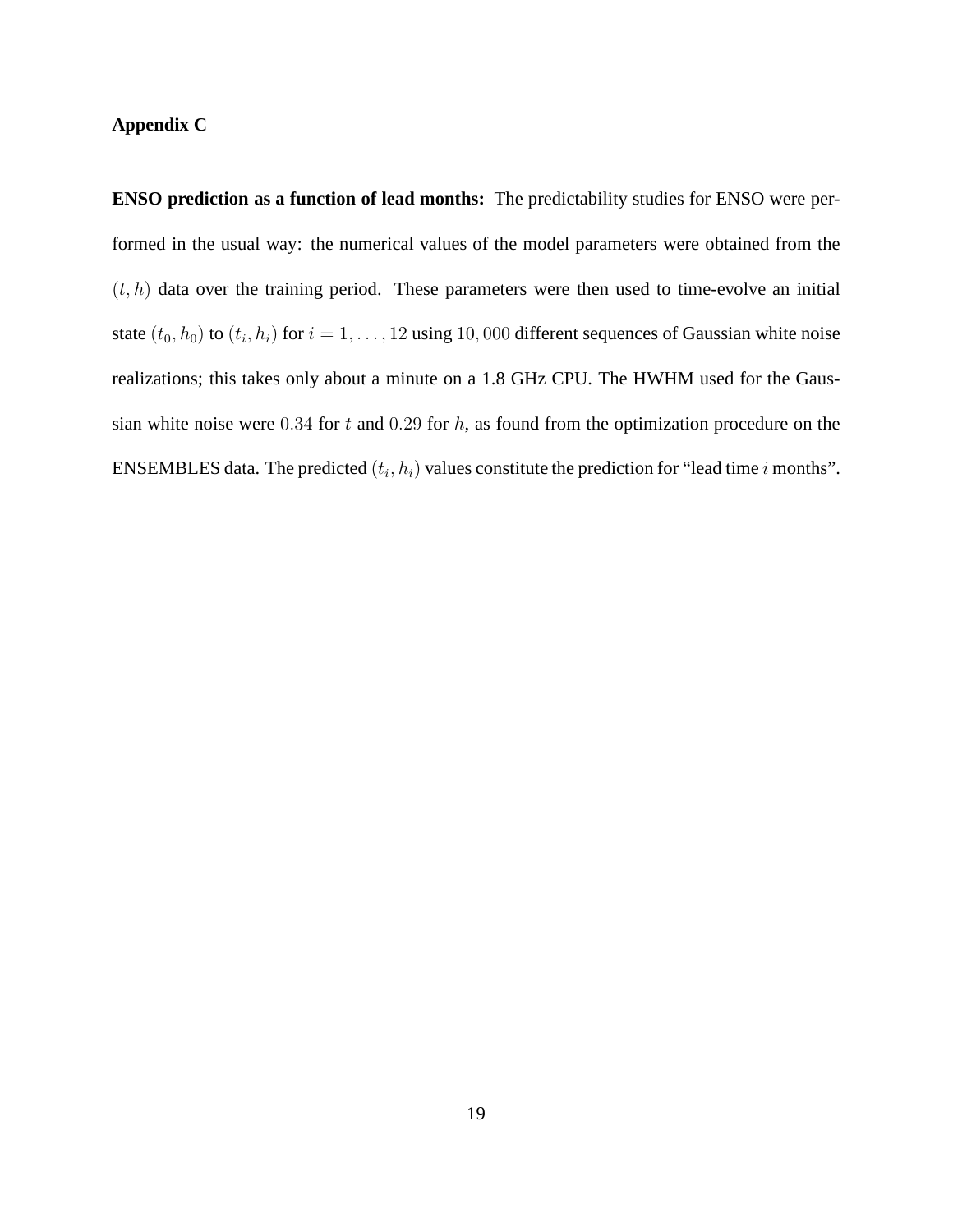# **Appendix D**



This appendix consists of additional figures to supplement the text.

Figure 6: Comparison between predicted (red) and unfiltered observation data (blue) for Niño3 monthly anomaly over 1960-1979. The uniform gap of nearly 1◦C between the two curves before 1976 is due to the well-known 1976-shift. This gap disappears (Fig. 4 in the paper) when the observation data is passed through a high-pass filter that removes decadal (and above) variations in Niño3 and Z20.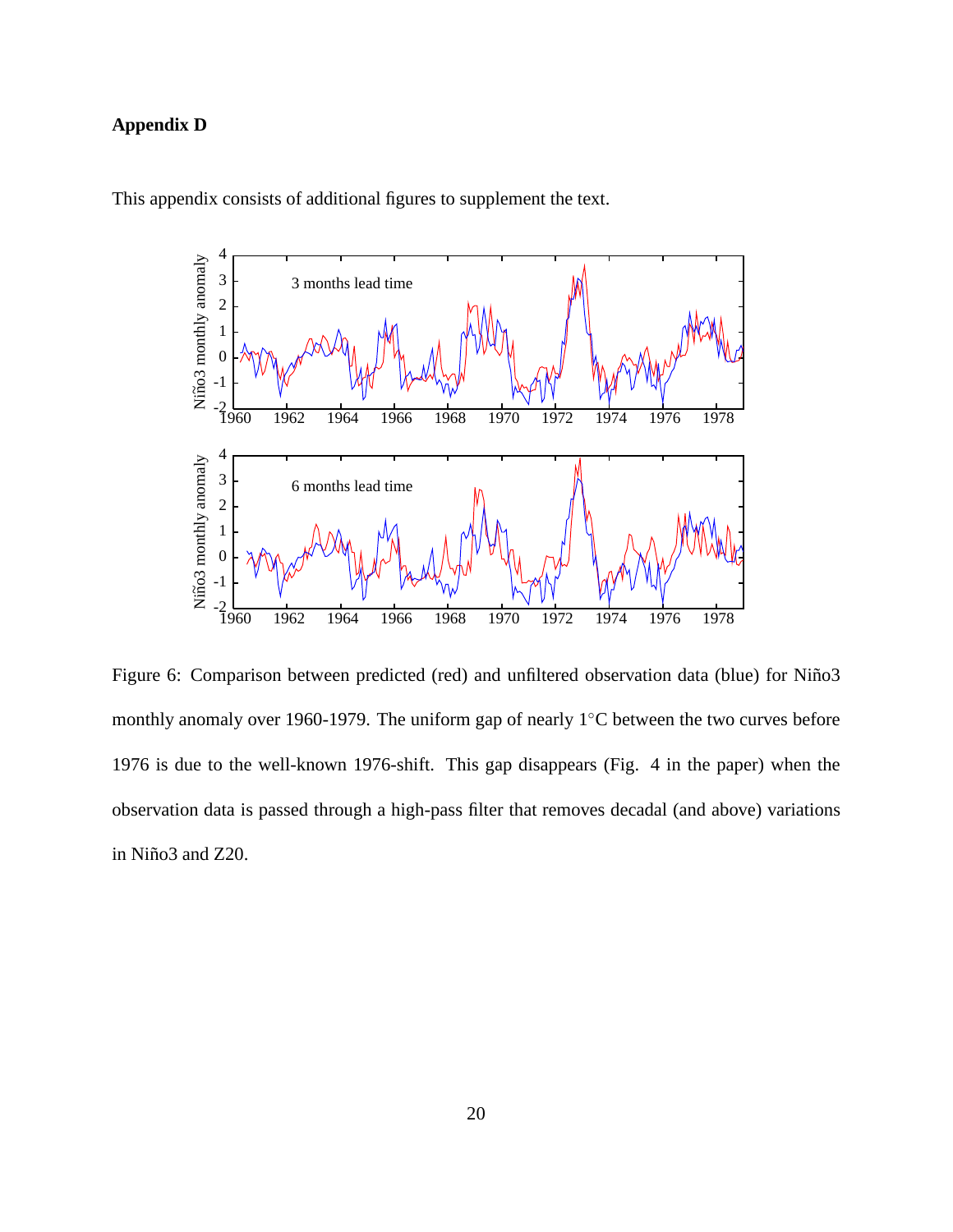

Figure 7: Predictability skill of the dynamical system model as a function of target months for 1960-2006 (i.e., between the red and blue curves of Fig. 4).



Figure 8: Predictability skill of the dynamical system model in the paper as a function of target months. This figure is meant for comparison with Fig. 2 of van Oldenborgh *et al.* (2005), which shows the ENSO predictability skill for the operational models of Table I.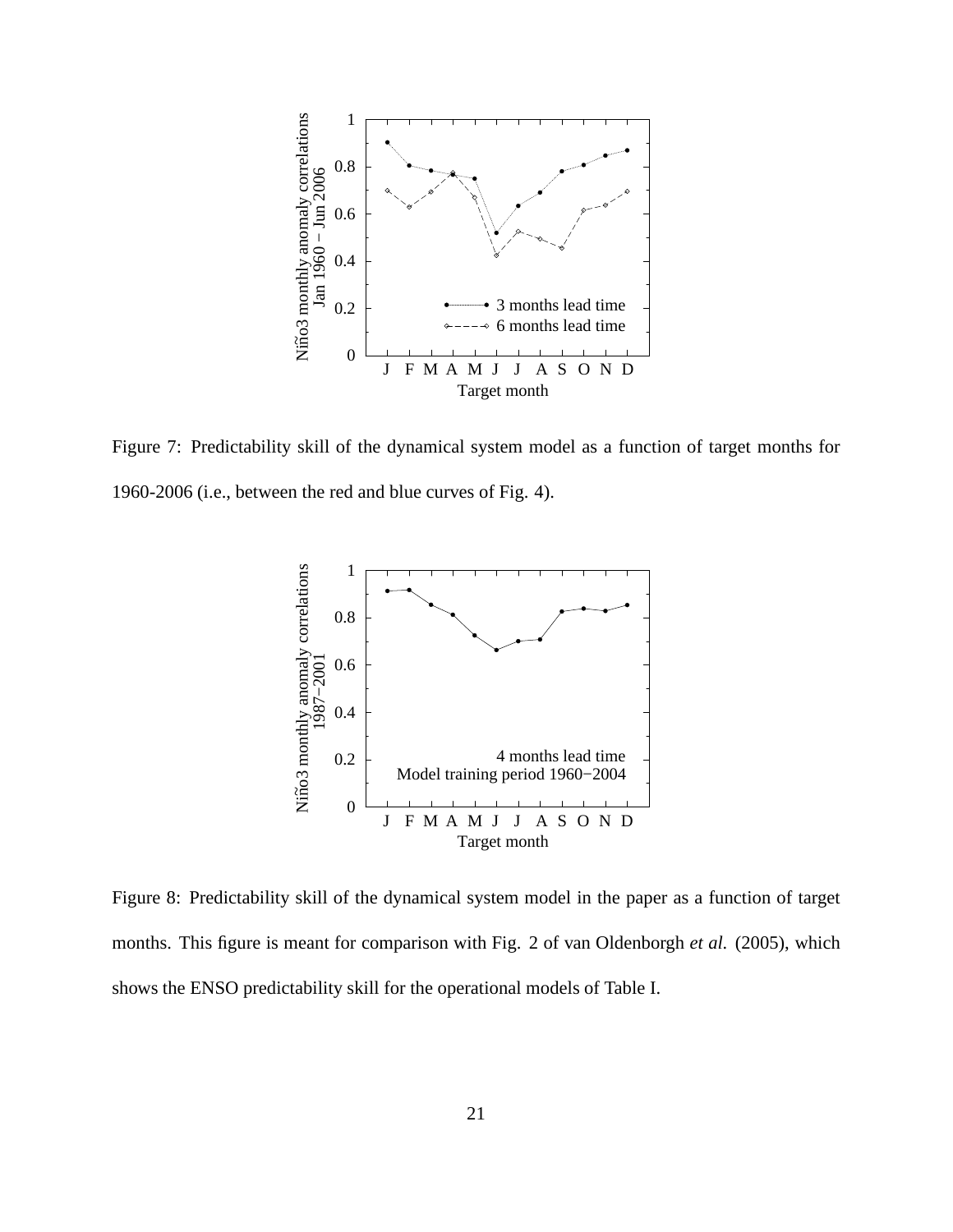

Figure 9: Predictability skill of the dynamical systems model in the paper. This figure is meant for comparison with Fig. 2 of Chen *et al.* (2004). To generate this figure, the decadal (and above) variations have been removed from the 1960-1979 dataset, as discussed in the "Predictability skill" section of the paper.

# **References**

- 1. Bjerknes J (1969) Atmospheric teleconnections from the Equatorial Pacific. Mon. Weather Rev. 97: 163–172.
- 2. Philander S G H (1990) El Niño, La Niña and the southern oscillation. Academic Press, San Diego, California.
- 3. Neelin J D (1998) et al. ENSO theory. J. Geophys. Res. 103: 14261–14290.
- 4. Philander S G H, Yamagata T, Pacanowski R C (1994) Unstable air-sea interactions in the tropics. J. Atmos. Sci. 41: 604–613.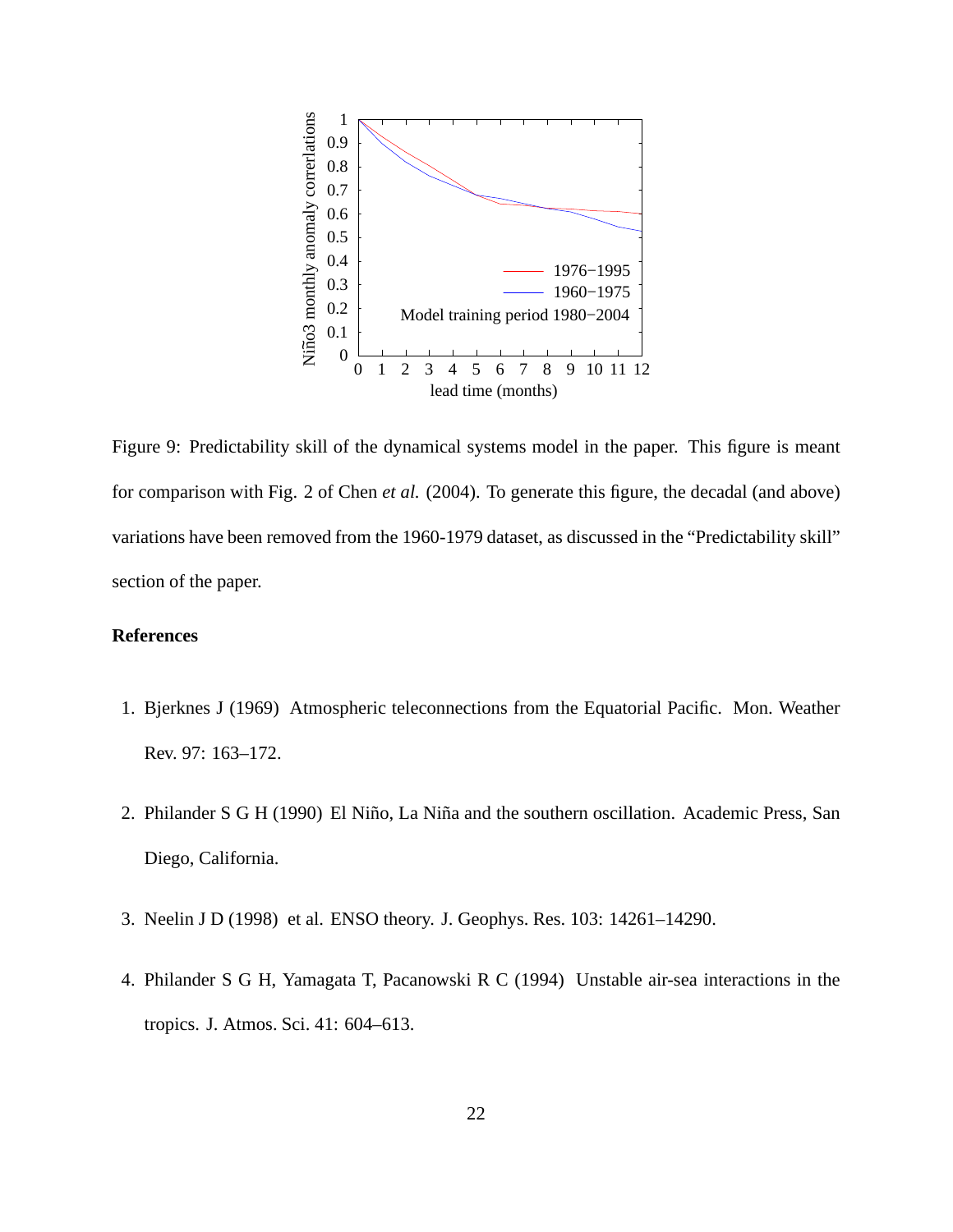- 5. Hirst A C (1986) Unstable and damped Eqatorial modes in simple coupled ocean-atmosphere models. J. Atmos. Sci. 43: 606–632.
- 6. Cane M A, Zebiak S E (1985) Theory for El Niño and Southern Oscillation. Science 228: 1085–1087.
- 7. Zebiak S E, Cane M A (1987) A model El Niño-Southern Oscillation. Mon. Weather Rev. 115: 2262–2278.
- 8. Battisti D S (1988) The dynamics and thermodynamics of a warming event in a coupled tropical atmosphere/ocean model. J. Atmos. Sci. 45: 2889–2919.
- 9. Suarez M J, Schopf P S (1988) A delayed action oscillator for ENSO. J. Atmos. Sci. 45: 3283–3287.
- 10. Graham N E, White W B (1988) The El Nino/Southern Oscillation as a natural oscillator of the tropical Pacific Ocean-Atmosphere system. Science 240: 1293–1302.
- 11. Battisti D S, Hirst A C (1989) Interannual variability in a tropical atmosphere-ocean system: Influence of the basic state, ocean geometry, and non-linearity. J. Atmos. Sci. 46: 1687–1712.
- 12. Van der Vaart P C F, Dijkstra H A, Jin F-F (2000) The Pacific cold tongue and the ENSO mode: unified theory within the Zebiak-Cane model. J. Atmos. Sci. 57: 967–988.
- 13. Neelin J D (1991) The slow sea surface temperature mode and the fast-wave limit: Analytic theory for tropical interannual oscillations and experiments in a hybrid coupled model. J. Atmos. Sci. 48: 584–606.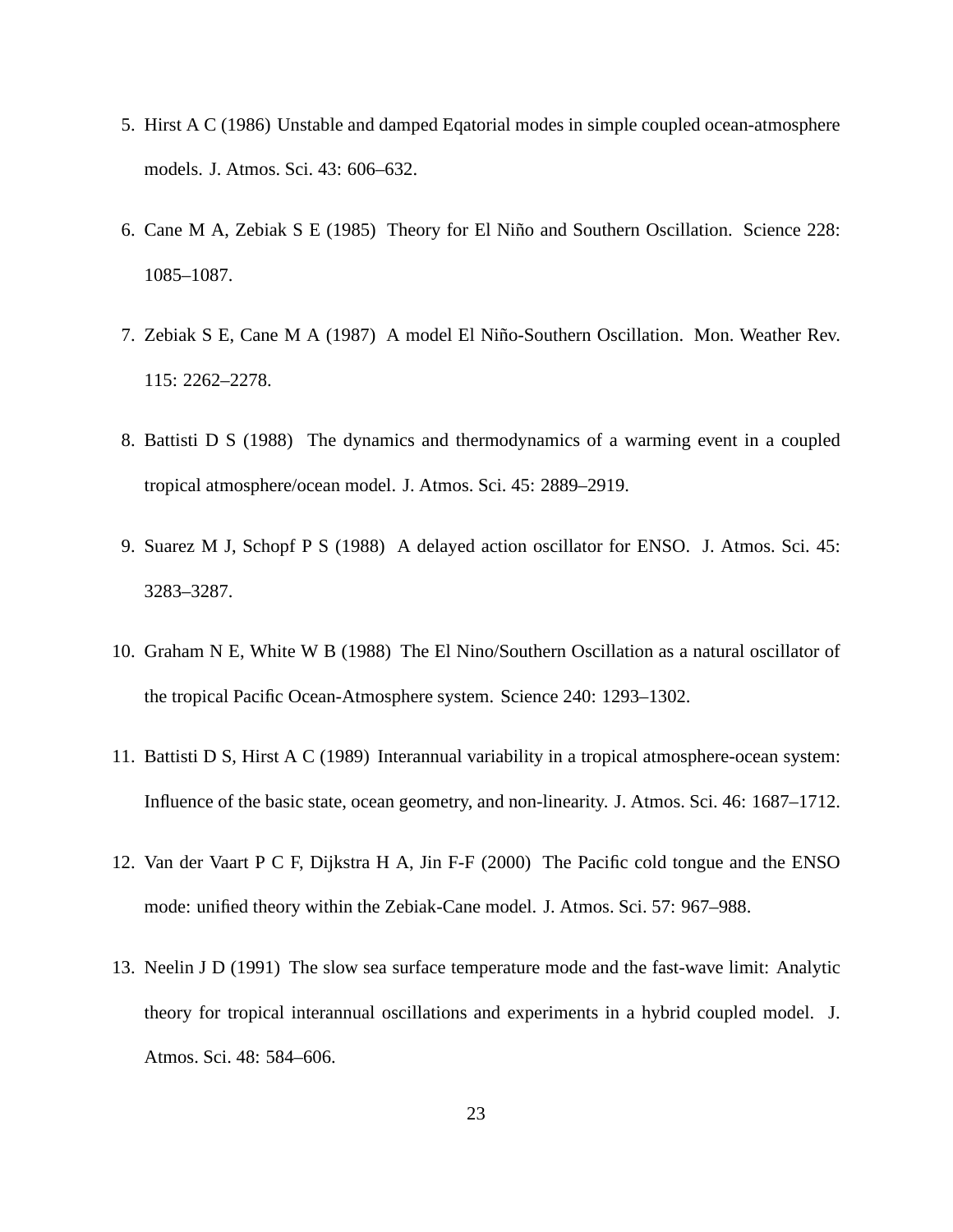- 14. Neelin J D, Dijkstra H A (1995) Ocean-atmosphere interaction and the tropical climatology. Part I: The dangers of flux correction. J. Climate 8: 1325–1342.
- 15. Burgers G, Jin F-F, van Oldenborgh, G J (2005) The simplest ENSO recharge oscillator. Geophys. Res. Lett. 32: L13706.
- 16. Wang B, Fang Z (1996) Chaotic oscillations of tropical climate: A dynamical systems theory for ENSO. J. Atmos. Sci. 53: 2786–2802.
- 17. Philander S G H, Fedorov A (2003) Is El Niño sporadic or cyclic? Ann. Rev. Earth Planet. Sci. 31: 579-594.
- 18. Jin F-F, Neelin J D, Ghil M (1994) El Niño on a devil's staircase: Annual subharmonic steps to chaos. Science 264: 70–72.
- 19. Burgers G (1999) El Niño stochastic oscillator. Clim. Dyn. 15: 521-531.
- 20. Neelin J D (1990) A hybrid coupled general circulation model for El Niño studies. J. Atmos. Sci. 47: 647–693.
- 21. Lau K-M (1985) Elements of stochastic dynamical theory of the long-term variability of the El Niño/Southern Oscillation. J. Atmos. Sci. 42: 1552–1558.
- 22. Eckert C, Latif M (1997) Predictability of a stochastically forced hybrid coupled model of El Niño. J. Climate 10: 1488-1504.
- 23. Kleeman R, Power S B (1994) Limits to predictability in a coupled ocean-atmosphere model due to atmospheric noise. Tellus 46A: 529–540.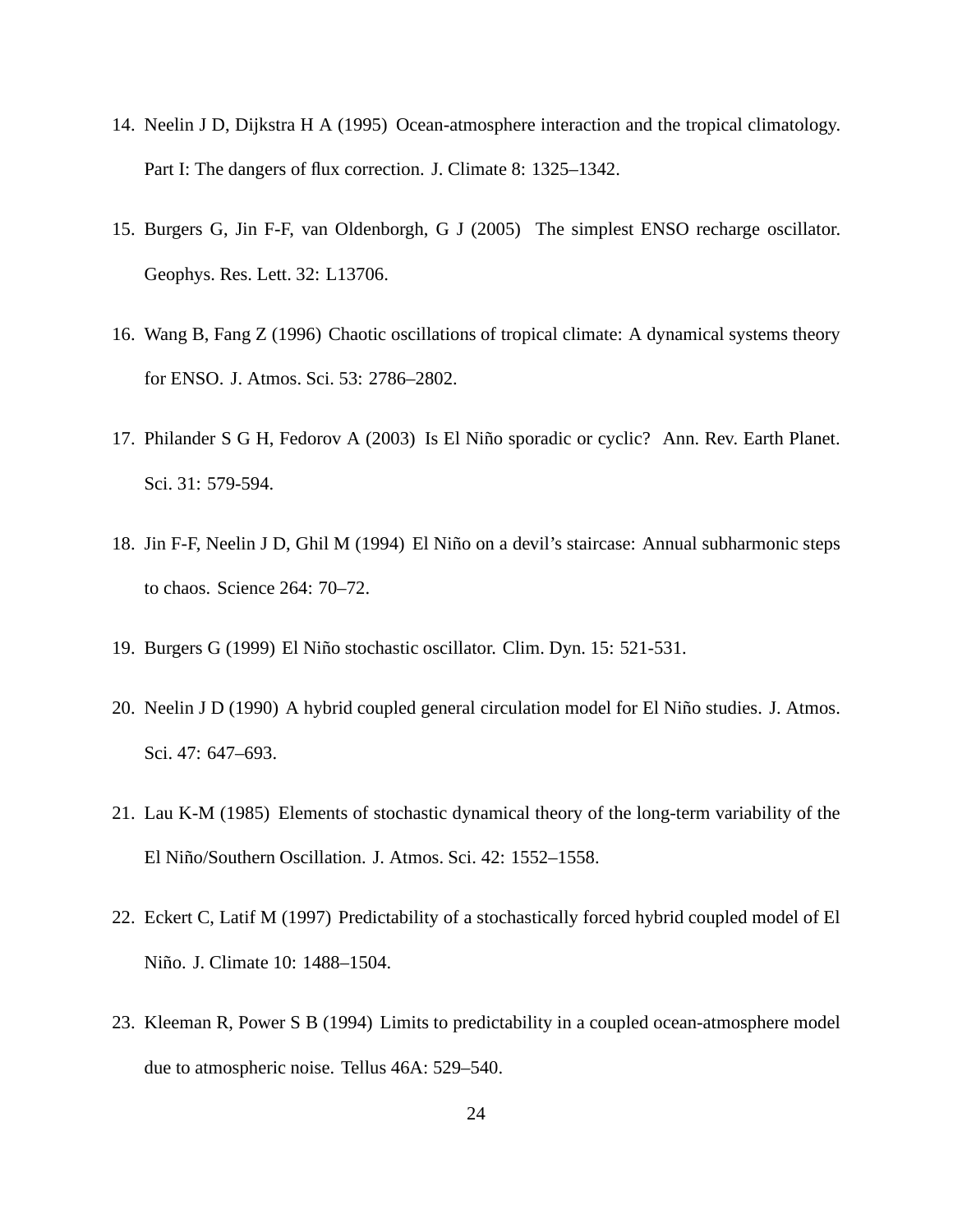- 24. Tziperman E *et al.* (1994) El Niño chaos: overlapping of resonances between the seasonal cycle and the Pacific ocean-atmosphere oscillator. Science 264: 72–74.
- 25. Flügel M, Chang P (1996) Impact of dynamical and stochastic processes on the predictability of ENSO. Geophys. Res. Lett. 23: 2089–2092.
- 26. Penland C, Sardeshmukh P D (1995) The optimal growth of tropical sea surface temperature anomalies. J. Climate 8: 1999–2024.
- 27. Kestin T S *et al.* (1998) Time-frequency variability of ENSO and stochastic simulations. J. Climate 11: 2258–2272.
- 28. Burgers G, Stephenson D B (1999) The "normality" of El Niño. Geophys. Res. Lett. 26, 1027–1030.
- 29. Jin F-F (1997) An equatorial recharge paradigm for ENSO, I, conceptual model. J. Atmos. Sci. 54: 811–829.
- 30. Jin F-F (1997) An equatorial recharge paradigm for ENSO, II, conceptual model. J. Atmos. Sci. 54: 830–847.
- 31. Kessler W S (2002) Is ENSO a cycle or a series of events?. Geophys. Res. Lett. 29: 2125.
- 32. Meinen C S, McPhaden M J (2000) Observations of warm water volume changes in the Equatorial Pacific and their relationship to El Niño and La Niña. J. Climate 13: 3551–3559.
- 33. McPhaden M J (2003) Tropical Pacific ocean heat content variatons and ENSO persistence barriers. Geophys. Res. Lett. 30: 1480.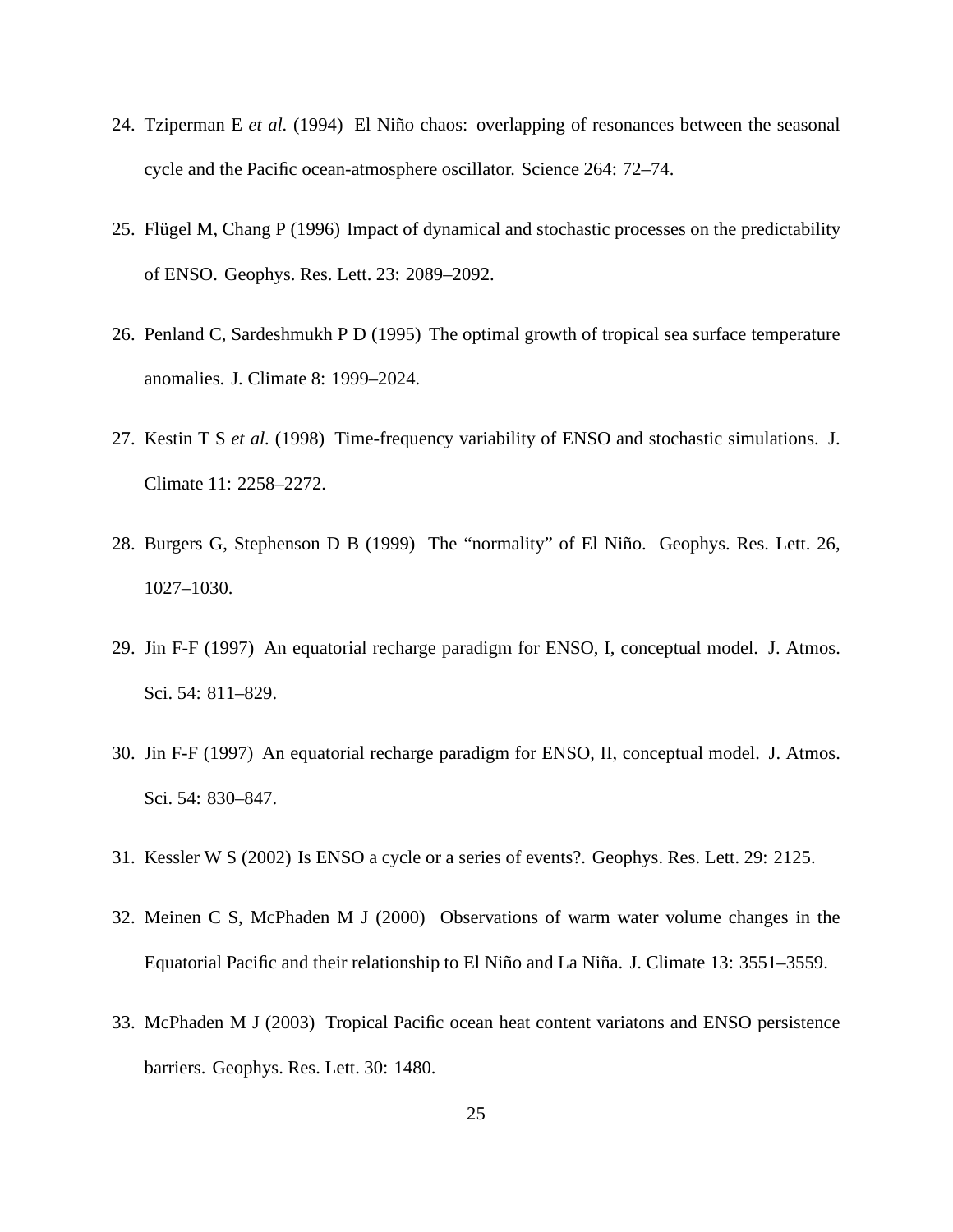- 34. Wang W, McPhadden M J (1999) The surface-layer heat balance in the Equatorial Pacific ocean. Part I: mean seasonal cycle. J. Phys. Oceanog. 29: 1812–1831.
- 35. Wang W, McPhadden M J (2000) The surface-layer heat balance in the Equatorial Pacific ocean. Part I: interannual variability. J. Phys. Oceanog. 30, 2989–3008.
- 36. Press W H *et al.* (1992) Numerical recipes in C: the art of scientific computing. (Cambridge University Press, New York.
- 37. Fedorov A V, Philander S G H (2001) A stability analysis of tropical ocean-atmospher interactions: Bridging measurements and theory for El Niño. J. Climate 14: 3086–3101.
- 38. Flügel M, Chang P, Penland C (2004) The role of stochastic forcing in modulating ENSO predictability. J. Climate 17: 3125–3140.
- 39. Rodgers K B, Firederichs P, Latif M (2004) Tropical Pacific decadal variability and its relation to decadal modulations of ENSO. J. Climate 17: 3761–3774.
- 40. Yeh S-W, Kirtman B P (2004) Tropical Pacific decadal variability and ENSO amplitude modulations in a CGCM. J. Geophys. Res. 109: C11009.
- 41. Schopf P S, Burgman R J (2006) A simple mechanism for ENSO residuals and asymmetry. J. Climate 19: 3167–3179.
- 42. Trenberth K E, Stepaniak D P (2001) Indices of El Niño evolution. J. Climate 14: 1697–1701.
- 43. Stockdale T N *et al.* (1998) Global seasonal rainfall forecast using a coupled oceanatmosphere model. Nature 392: 370–373.